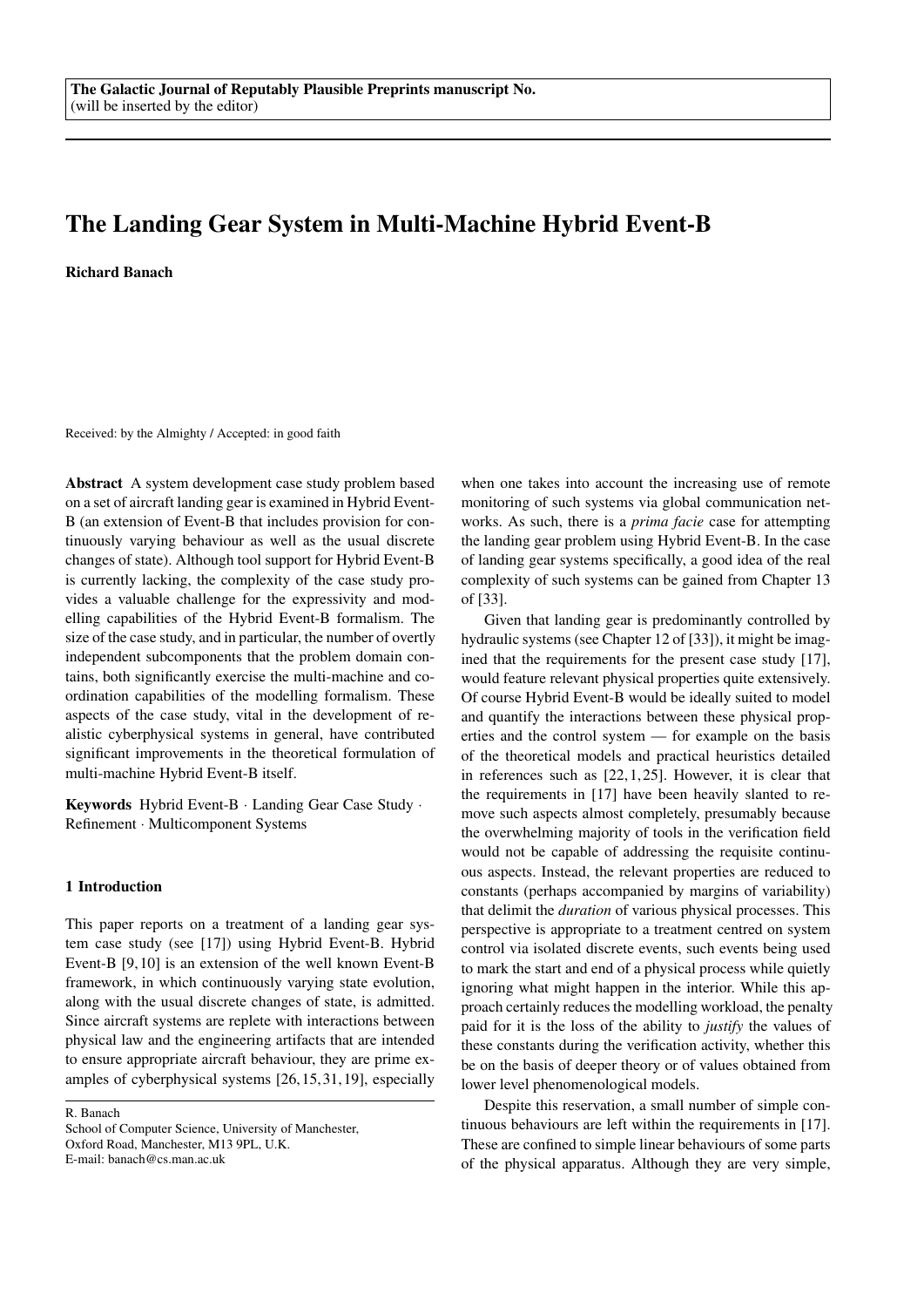

Fig. 1 Architectural overview of the landing gear system, reproduced from [17].

strate many of the essential capabilities of the Hybrid Event-B formalism in dealing with continuous phenomena and their We then move to the faulty regin interaction with discrete events. these linear behaviours are nevertheless enough to demon-

Besides the continuous behaviours that need to be ad $a(n)$  often large) number of components, each with some de-<br>the faulty regime gree of autonomy — while they nevertheless remain coupled series of steps that breaks down the original to, and interact with, each other. The multi-machine version Section 11 shows how the retrer of Hybrid Event-B is intended to confront the challenges is rich enough in structure to adequately exercise these asdressed by any comprehensive formalism for cyberphysical systems, there are the issues of structure and architecture. Genuine cyberphysical systems are invariably composed of that this raises. Fortunately, the landing gear case study [17] pects of the formalism.

The rest of this paper is as follows. Section 2 overviews the landing gear system, emphasising those elements that are of most interest to our development. Section 3 then gives a summary of single machine Hybrid Event-B. Section 4 extends this to cover multiple machines. The issues explored here lead to the hypergraph structured system architectures discussed in Section 5.

Section 6 then gives an architectural overview of the subsequent development, relating the general discusison of Section 5 to the specific architecture of the case study. Section 7 introduces the case study itself, indicating the most significant elements (from our point of view). Section 8 deals

are nevertheless enough to demon-<br>extensively with the nominal development via a series of refinements from a simple initial model.

lous behaviours that need to be ad-<br>vehicle for exploring how the retrenchment framework [14, is issues of structure and architecture, ing from a nominal to a faulty regime, and the essential ideas If systems are invariably composed of are given in Section 9. Section 10 then applies these ideas to the fault in order to prevent above the faulty regime of the case study, again proceeding via a<br>the faulty regime of the case study, again proceeding via a We then move to the faulty regime. Regarding the introduction of faults, the present case study proves to be a fertile 12, 11] can handle the incompatibilities involved in extendseries of steps that breaks down the complexity of the task.

ly, the landing gear case study  $[17]$  discusses the development of a time-triggered implementa-Section 11 shows how the retrenchment *Tower Pattern* can lead to further checking of the development. Section 12 tion level model, as would arise in a genuine implementation. Section 13 looks back at the main lessons that emerged from the case study and summarises the most useful patterns that were developed. Issues that merit further attention are also discussed in some detail there. Section 14 concludes.

> *Comparison with the conference version.* In the conference version of the case study [6], hereafter referred to as *Conf*, only the nominal regime of the case study was covered. Still, this proved sufficient to bring out the main benefits of the approach, and, through the complexity of the case study, highlighted several issues that needed to be handled better in the multi-machine context. Here, a more comprehensive development is covered. Various detailed differences from the earlier treatment are mentioned below, as they arise.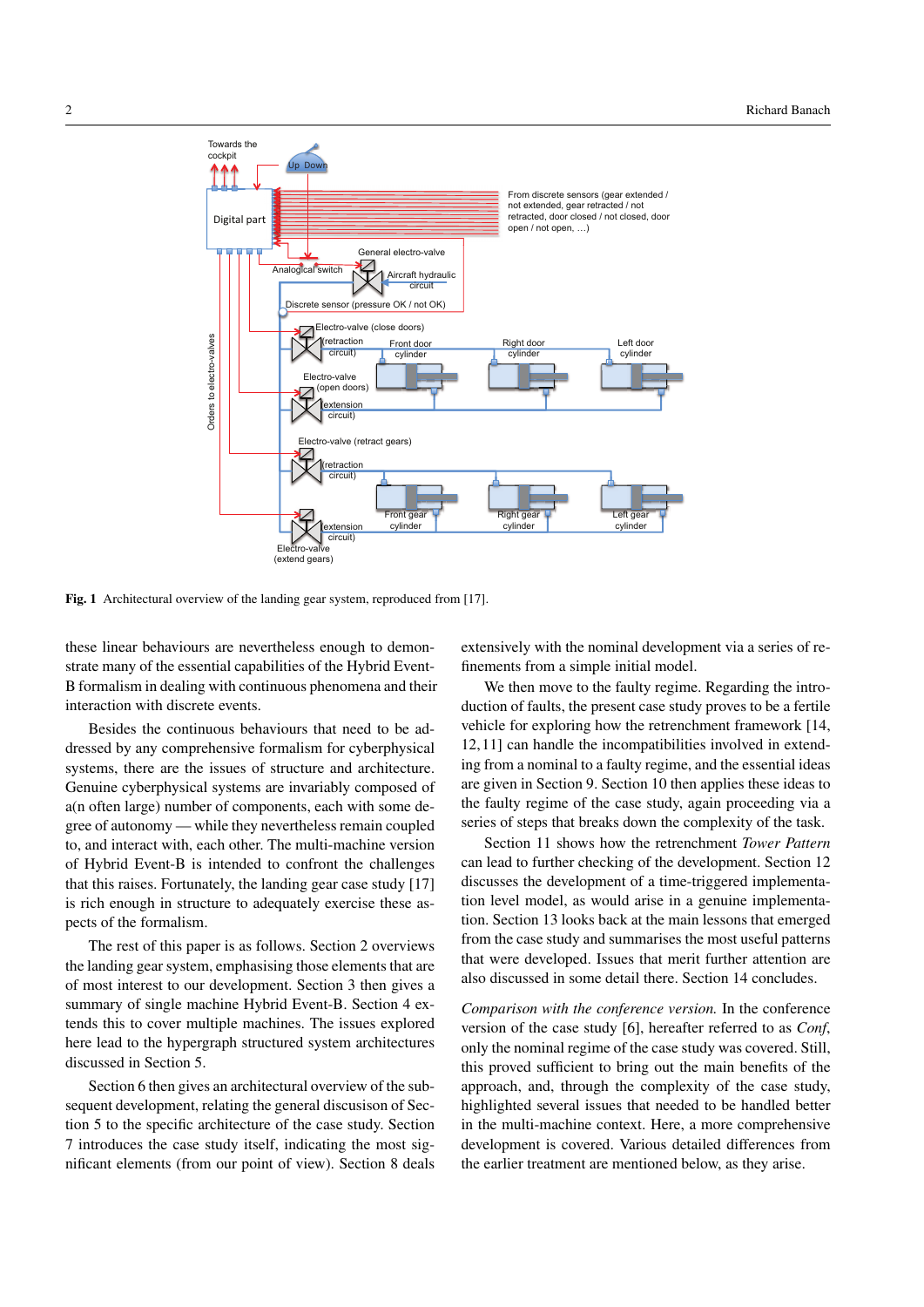## 2 Landing Gear Overview

The definition of the landing gear case study, together with its requirements are presented in [17]. Here we give the gist of it, focusing on features of most interest to the Hybrid Event-B treatment. Fig. 1, reproduced from [17], shows the architecture of the system.

The sole human input to the system is the pilot handle: when pulled up it instructs the gear to retract, and when pulled down it instructs the gear to extend. The signal from the handle is fed both to the (replicated) computer system and to the analogical switch, the latter being an analogue device that gatekeeps powerup to the hydraulic system, to prevent inappropriate gear movement even in the case of computer malfunction. In a full treatment including faulty behaviour, there are further inputs to the computer systems from the sensors. These can behave in a relatively autonomous manner, to reveal faults to the computer(s) to which the system is required to be, to some extent, resilient. A further point concerns the shock absorber sensors. These are modelled using a guard rather than as inputs. The relevant issue is discussed at the beginning of Section 7.

The analogical switch passes a powerup command from the computers to the general electrovalve.<sup>1</sup> This pressurises the rest of the landing gear hydraulic system, ready for specific further commands to manipulate its various parts, these being the doors of the cabinets that contain the gear when retracted, and the gear extension and retraction mechanisms themselves. Beyond this, both the analogical switch and the output of the general electrovalve are monitored by (triplicated) sensors that feed back to the computer systems, as is discernible from Fig. 1.<sup>2</sup>

What is particularly interesting about the system so far, is that the arrangement of these various interconnections between system components is evidently quite far from the kind of tree shape that facilitates clean system decomposition. Thus, the handle is connected to the computers, and the handle is connected to the analogical switch. But the analogical switch is also connected to the computers, so 'dividing' the computers from the analogical switch in the hope of 'conquering' structural complexity will not work, and obstructs the clean separation of proofs into independent subproofs concerning analogical switch and computers separately. This poses a significant challenge for our modelling methodology, and gave rise to the need for new interconnection mechanisms (at least it did so in *Conf*), as discussed in Sections 4 and 6.

Beneath the level of the general electrovalve, it is a lot easier to see the system as comprised of the computers on the one hand, and the remaining hydraulic components on the other, connected together in ways that are rather more tractable by readily understood interconnection mechanisms.

Since there is presently no specific tool support for Hybrid Event-B, our case study is primarily an exploration of modelling capabilities. As explained below, a major element of this is the challenge of modelling physically separate components in separate machines, and of interconnecting all these machines in ways appropriate to the domain, all supported by relevant invariants. Depending on the complexity of the interconnection network, this can require novel machine interconnection mechanisms, introduced for pure Event-B in [5]. The suitability of proposals for such mechanisms can only be tested convincingly in the context of independently conceived substantial case studies like this one, so it is gratifying that the mechanisms exercised here fare well in the face of the complexities of the requirements of the case study.

## 3 Hybrid Event-B, Single Machines

In this section we look at Hybrid Event-B for a single machine. In Fig. 2 we see a bare bones Hybrid Event-B machine, *HyEvBMch*. It starts with declarations of time and of a clock. In Hybrid Event-B, time is a first class citizen in that all variables are functions of time, whether explicitly or implicitly. However time is special, being read-only. Clocks allow more flexibility, since they are assumed to increase like time, but may be set during mode events (see below). Variables are of two kinds. There are mode variables (like *u*) which take their values in discrete sets and change their values via discontinuous assignment in mode events. There are also pliant variables (such as *x*, *y*), declared in the PLIANT clause, which typically take their values in topologically dense sets (normally  $\mathbb{R}$ ) and which are allowed to change continuously, such change being specified via pliant events (see below).

Next are the invariants. These resemble invariants in discrete Event-B, in that the types of the variables are asserted to be the sets from which the variables' values *at any given moment of time* are drawn. More complex invariants are similarly predicates that are required to hold *at all moments of time* during a run.

Then, we have the events. The *INITIALISATION* has a guard that synchronises time with the start of any run, while all other variables are assigned their initial values as usual.

Mode events are direct analogues of events in discrete Event-B. They can assign all machine variables (except time itself). In the schematic *MoEv* of Fig. 2, we see three parameters *i*?,*l*,*o*!, (an input, a local parameter, and an output respectively), and a guard *grd* which can depend on all the machine variables. We also see the generic after-value assignment specified by the before-after predicate *BApred*,

<sup>1</sup> As a rule, commands from the two computers are ORed by the components that obey them.

<sup>2</sup> A large number of other sensors also feed back to the computers, but this not relevant to the point we are making just now.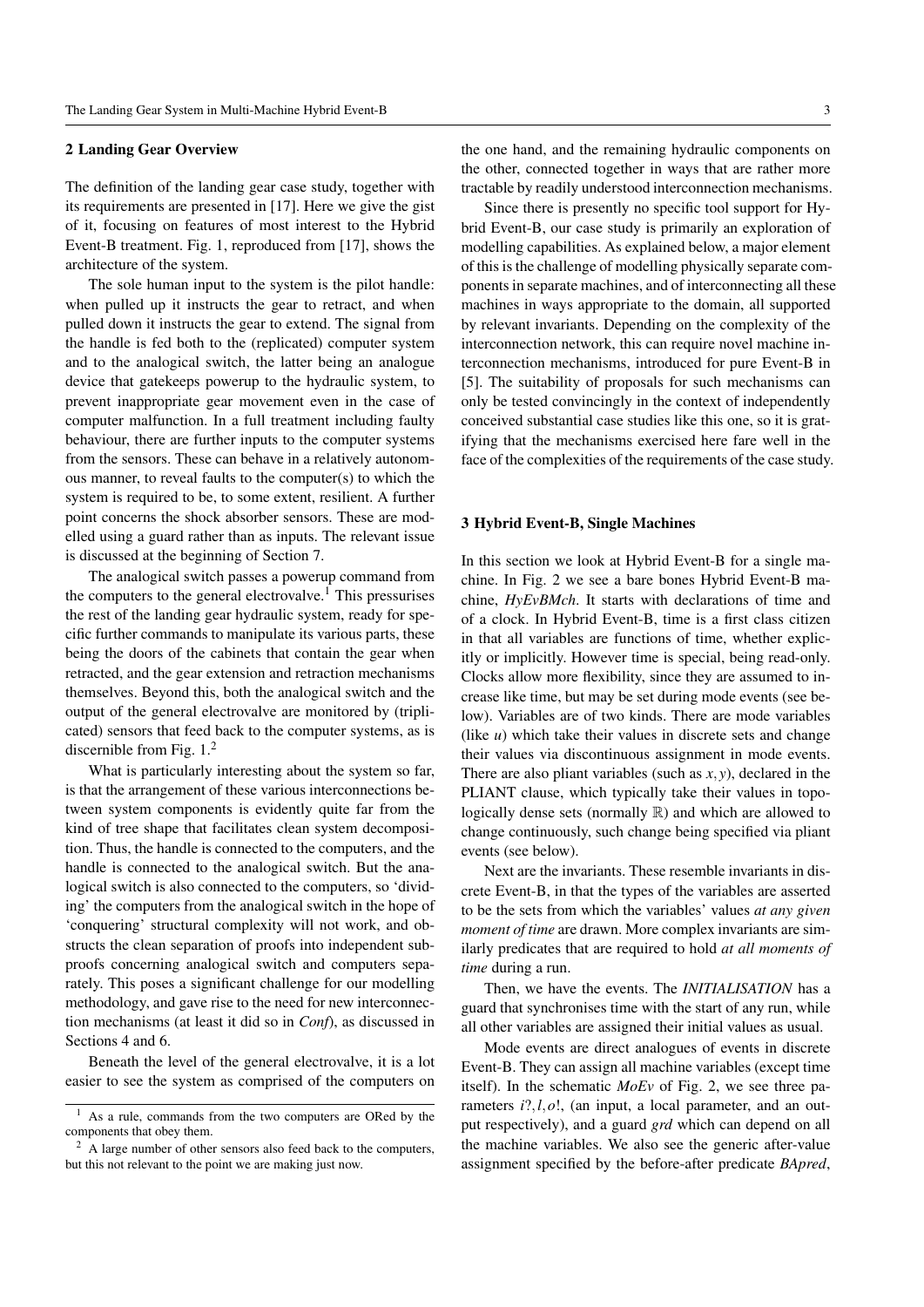4 Richard Banach



Fig. 2 A schematic Hybrid Event-B machine.

which can specify how the after-values of all variables (except time, inputs and locals) are to be determined.

Pliant events are new. They specify the continuous evolution of the pliant variables over an interval of time. The schematic pliant event *PliEv* of Fig. 2 shows the structure. There are two guards: there is *iv*, for specifying enabling conditions on the pliant variables, clocks, and time; and there is *grd*, for specifying enabling conditions on the mode variables. The separation between the two is motivated by considerations connected with refinement. (For a more detailed discussion of issues such as this, see [9].)

The body of a pliant event contains three parameters *i*?,*l*,*o*!, (again an input, a local parameter, and an output) which are functions of time, defined over the duration of the pliant event. The behaviour of the event is defined by the COMPLY and SOLVE clauses. The SOLVE clause specifies behaviour fairly directly. For example the behaviour of pliant variable *y* and output  $\rho$ ! is given by a direct assignment to the (time dependent) value of the expression  $E(\ldots)$ . Alternatively, the behaviour of pliant variable  $x$  is given by the solution of the first order ordinary differential equation (ODE)  $\mathcal{D}x = \phi(...)$ , where  $\mathcal D$  indicates differentiation with respect to time. (In fact, aside from some small technical details, the semantics of the  $y$ ,  $o! = E$  case is given in terms of the ODE  $\mathcal{D}y$ ,  $\mathcal{D}o! = \mathcal{D}E$ , so that *x*, *y* and *o*! satisfy the same regularity properties.) The COMPLY clause can be used to express any additional constraints that are required to hold during the pliant event via its before-during-and-after predicate *BDApred*. Typically, constraints on the permitted range of values for the pliant variables, and similar restrictions, can be placed here.

The COMPLY clause has another purpose. When specifying at an abstract level, we do not necessarily want to be concerned with all the details of the dynamics — it is often sufficient to require some global constraints to hold which express the needed safety properties of the system. The COMPLY clauses of the machine's pliant events can house such constraints directly, leaving it to lower level refinements to add the necessary details of the dynamics. (In fact, a major use to which we put the COMPLY capability in our case study is to demand that pliant variables, which would otherwise be unconstrained during a(n essentially default) pliant event, remain constant during it. This is mentioned in Section 10.)

Briefly, the semantics of a Hybrid Event-B machine is as follows. It consists of a set of *system traces*, each of which is a collection of functions of time, expressing the value of each machine variable over the duration of a system run. (In the case of *HyEvBMch*, in a given system trace, there would be functions for *clk*, *x*, *y*,*u*, each defined over the duration of the run.)

Time is modeled as an interval  $\mathcal T$  of the reals. A run starts at some initial moment of time,  $t_0$  say, and lasts either for a finite time, or indefinitely. The duration of the run T, breaks up into a succession of left-closed right-open subintervals:  $\mathcal{T} = [t_0 \dots t_1), [t_1 \dots t_2), [t_2 \dots t_3), \dots$  The idea is that mode events (with their discontinuous updates) take place at the isolated times corresponding to the common endpoints of these subintervals  $t_i$ , and in between, the mode variables are constant and the pliant events stipulate continuous change in the pliant variables.

Although pliant variables change continuously (except perhaps at the *ti*), continuity alone still admits a wide range of mathematically pathological behaviours. (For example, speaking measure-theoretically, 'most' continuous functions are non-differentiable almost everywhere.) To eliminate such pathologies, we insist that on every subinterval  $[t_i \dots t_{i+1}]$ the behaviour is governed by a well posed initial value problem  $Dxs = \phi(xs...)$  (where *xs* is a relevant tuple of pliant variables and  $D$  is the time derivative). 'Well posed' means that  $\phi(x_s...)$  has Lipschitz constants which are uniformly bounded over  $[t_i \dots t_{i+1})$  bounding its variation with respect to *xs*, and that  $\phi$ (*xs*...) is measurable in *t*. Moreover, the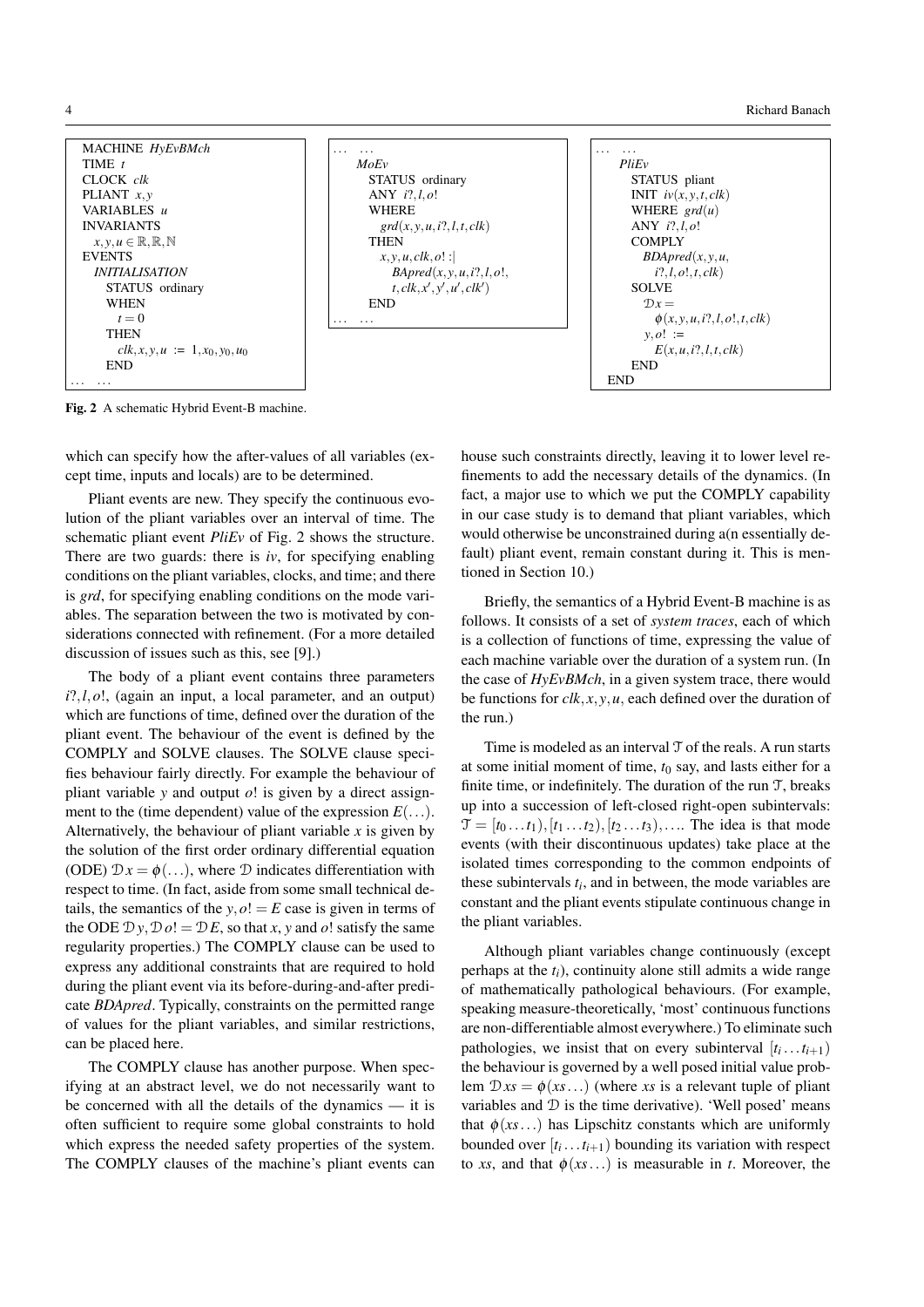permitted discontinuities at the boundary points *t<sup>i</sup>* enable an easy interpretation of mode events that happen at *t<sup>i</sup>* .

The differentiability condition guarantees that from a specific starting point, *t<sup>i</sup>* say, there is a maximal right open interval, specified by  $t_{MAX}$  say, such that a solution to the ODE system exists in  $[t_i \dots t_{MAX})$ . Within this interval, we seek the earliest time  $t_{i+1}$  at which a mode event becomes enabled, and this time becomes the preemption point beyond which the solution to the ODE system is abandoned, and the next solution is sought after the completion of the mode event.

In this manner, assuming that the *INITIALISATION* event has achieved a suitable initial assignment to variables, a system run is *well formed*, and thus belongs to the semantics of the machine, provided that at runtime:

- Every enabled mode event is feasible, i.e. has an (1) after-state, and on its completion enables a pliant event (but does not enable any mode event).<sup>3</sup>
- Every enabled pliant event is feasible, i.e. has a time-(2) indexed family of after-states, and EITHER:
	- (i) During the run of the pliant event a mode event becomes enabled. It preempts the pliant event, defining its end. ORELSE
- (ii) During the run of the pliant event it becomes infeasible: finite termination. ORELSE
- (iii) The pliant event continues indefinitely: nontermination.

Thus in a well formed run mode events alternate with pliant events. The last event (if there is one) is a pliant event (whose duration may be finite or infinite). In reality, there are a number of semantic issues that we have glossed over in the framework just sketched. We refer to [9] for a more detailed presentation.

We point out that the presented framework is quite close to the modern formulation of hybrid systems. See e.g. [32, 27] for representative modern formulations, or [19] for a perspective stretching further back.

# 4 Top-Down Modelling of Complex Systems, and Multiple Cooperating Hybrid Event-B Machines

The principal objective in modelling complex systems in the B-Method is to start with small simple descriptions and to refine to richer, more detailed ones. This means that, at the highest levels of abstraction, the modelling must abstract away from concurrency. By contrast, at lower levels of abstraction, the events describing detailed individual behaviours of components become visible. In a purely discrete

event framework, like conventional Event-B, there can be some leeway in deciding whether to hold all these low level events in a single machine or in multiple machines — because all events execute instantaneously, isolated from one another in time (in the usual interpretation), and in between, nothing changes.

# 4.1 Multi-Machine Systems via INTERFACEs

In Hybrid Event-B the issue just mentioned is more pressing. Because of the continuous behaviour that is represented, *all* components are always executing *some* event. Thus an integrated representation risks hitting the combinatorial explosion of needing to represent each possible combination of concurrent activities within a separate event, and there is a much stronger incentive to put each (relatively) independent component into its own machine, synchronised appropriately. To put it another way, there is a very strong incentive to not abstract away from concurrency, an impulse that matches with the actual system architecture. In Hybrid Event-B, there is thus an even greater motivation than usual for the refinement methodology to make the step from monolithic abstract and simple descriptions to more detailed and concrete concurrent descriptions, convincingly.

In our approach, this is accomplished by using normal Hybrid Event-B refinement up to the point where a machine is large enough and detailed enough to merit being split up. After that, the key concept in the decomposition strategy is the INTERFACE construct. This is adapted from the similarly named idea in [21], to include not only declarations of variables (as in [21]), but of the invariants that involve them, and also their initialisations. (Thus, an interface becomes a kind of shell of a machine, except one without any specific events to change the variables' values, and thus permitting *any* change of value imposed by the events of a machine accessing the interface, provided it preserves the invariants.) A community of machines may have access to the variables declared in an interface provided each such machine CONNECTS to the interface. All events in such machines must preserve all of the invariants in the interface, of course. An important point is that all invariants involving the interface's variables must be recorded in the interface, which assists a (putative) tool to mechanically monitor whether all the needed proof obligations in the verification of a machine have been adequately discharged.

The way that this strategy is defined in [5] and in [10], means that provided the relevant combinatorial rules are followed regarding what is visible where, the ideas just described can serve equally well as a discipline for composing separate (and in principle, independently conceived) components in a component based system construction discipline. This gives an alternative to the refinement and decomposition based methodology just discussed. Of course, with suit-

<sup>3</sup> If a mode event has an input, the semantics assumes that its value only arrives at a time strictly later than the previous mode event, ensuring part of (1) automatically.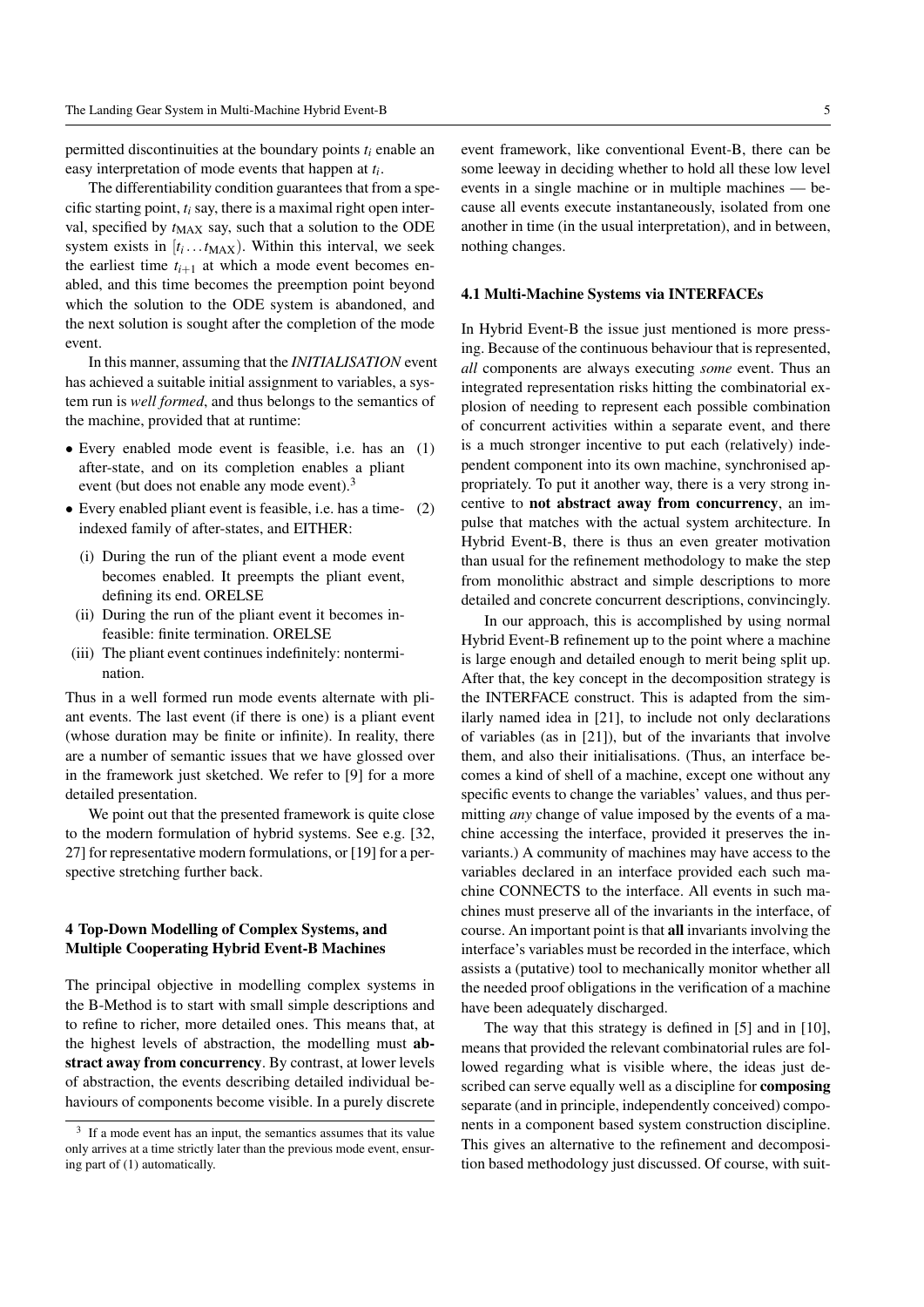able attention to the formal details, both approaches can coexist. A combination of refinement ideas and composition ideas can be used in the same development, since the addition of new components to a system can be viewed as a refinement of the system at the component level, analogously to the way that addition of new variables and their behaviours to an individual component is a refinement of the system at the level of variables. The paper [5] gives a brief description aimed at the (familiar, discrete-only) Event-B context, whereas [10] gives a more detailed discussion, taking all the additional considerations of Hybrid Event-B into account, and explaining how (de)composition and refinement all can be viewed as different sides of the same coin.

#### 4.2 Type-II Invariants in Multi-Machine Systems

Although we said above that an interface contains *all* of the invariants mentioning any of its variables, in practice this can be too restrictive. If a system architecture contains many components that are tightly coupled in complex ways, aggregating all the needed invariants together with the variables that they mention, when this involves many interconnected components, may result in a single interface that is too large and unwieldy for convenient and independent development. To cater for such an eventuality, the approach described in [5, 10] permits also type II invariants (tIIi's), which are defined to be of the form:  $U(u) \Rightarrow V(v)$ , where variables *u* and *v* belong to different interfaces. This *pattern* for invariants is sufficient to express many kinds of dependency between components, without forcing variables *u* and *v* to belong to the same interface, aiding decomposition. In a tIIi, the *u* and *v* variables are called the local and remote variables respectively. By convention a tIIi resides in the interface containing its local variables, and the remote variables must also reside in an interface. Syntactically, each of these interfaces will contain a reference to the other.

By restricting to tIIi's as the only means of writing invariants that cross-cut across two interfaces (and, implicitly, across the machines that access them), we can systematise, and then conveniently mechanise, the verification of such invariants. Thus, for a tIIi like  $U(u) \Rightarrow V(v)$ , it is sufficient for events that update the *u* variables to preserve  $\neg U$  (if it is true in the before-state) and for events that update the *v* variables to preserve *V* (if it is true in the before-state). These observations are helpful in 'dividing and conquering' the verification task to promote separate working, while yet being sufficient to express a large fraction of the properties that may be required to hold between two different machines.

#### 4.3 Synchronisation in Multi-Machine Systems

As well as sharing variables via interfaces, multi-machine Hybrid Event-B systems need a mechanism to achieve synchronisation between machines — preferably a mechanism that is more convenient than creating such a thing *ab initio* from the raw semantics. For this the shared event paradigm [18, 30] turns out to be the most convenient. In this scheme, *mode event groups*, i.e. specified mode events in two (or more) machines of the system, are deemed to be required to execute simultaneously. In practice, it means that for each such event, its guard has to be re-interpreted as the conjunction of the guards of all the events in the group. The restriction that only mode events are eligible for such synchronisation simplifies the theory of the synchronisaiton mechanism considerably. Moreover it proves to be no real restriction at all. According to the semantics sketched in Section 3, to launch the synchronised execution of a family of pliant events spread across several machines, it would be sufficient to arrange (via the mode event synchronisation mechanism) the synchronised execution of a corresponding family of mode events whose primary purpose was to enable all the pliant events. But this is easy to program in general.

#### 5 Hypergraph Based System Architectures

The sections above described an armoury of techniques that can be applied to the problem of system specification and development. However, by itself, this gives no advice about *how* these techniques ought to be used in any particular case. Here we give some guidance on that point.

Our principal recommendation is that wherever possible, systems should have a hypergraph architecture. In the light of the commentary above, this means that there should be a hypergraph in which the machines of the systems constitute the nodes, and the interfaces should form the hyperedges connecting families of nodes (i.e. machines).<sup>4</sup>

What this implies, is that the variables that a machine needs to manipulate at various times, typically split into a number of constituencies, each focused on a different concern. In turn, each such concern may involve a number of machines to achieve its goals. Provided the concerns do not overlap, the variables for each concern will be distinct from the variables for other concerns, and can thus be placed in an interface focused on that concern, to be manipulated by the machines that are involved with that concern as necessary. In this manner we arrive at the *machine* = *node* and *interface* = *hyperedge* hypergraph structure.

This system architecture proposal is well validated in the landing gear case study. In the *Conf* version, this pattern was not followed (for reasons explained below). Instead, interfaces were associated with machines, each containing the

<sup>4</sup> An equivalent way of saying the same thing is the familiar recasting of hypergraphs as bipartite conventional graphs, with machine nodes and interface nodes, and edges that connect a single machine to a single interface. (Then, each interface node, with all its incident edges, constitutes a hyperedge of the previous description.)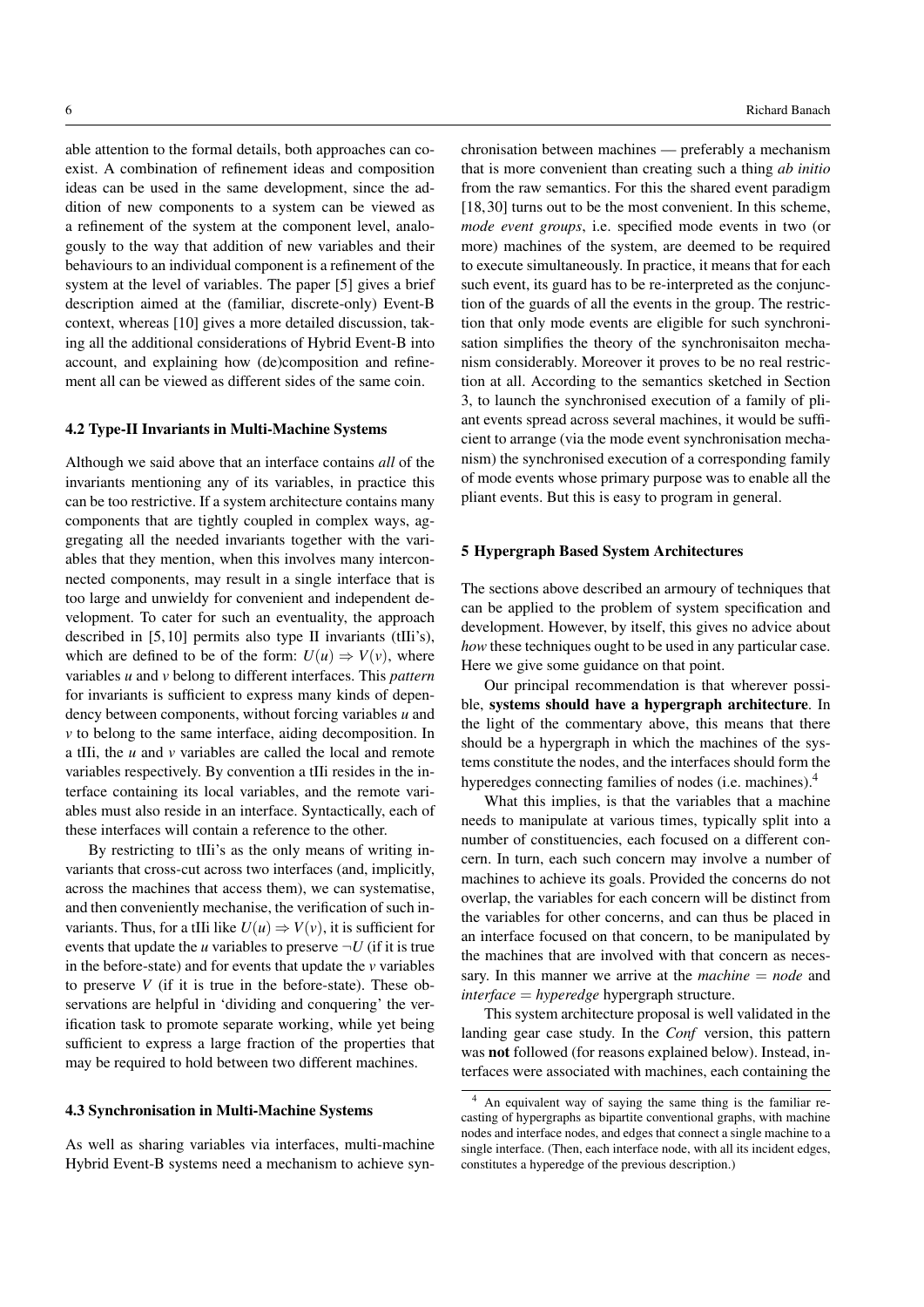

Fig. 3 Overview of the multi-machine Hybrid Event-B landing gear system development architecture. Rectangles depict interfaces (suffix '*IF*' for nominal regime interfaces, '*IF\_Faulty'* for faulty regime interfaces). Rounded rectangles depict machines (suffix '*Nominal'* for nominal regime machines and '*Faulty*' for faulty regime machines). Numbers associated with components indicate the development levels (from 00,01,02,03,04,05,06,07 nominal, 10,11 faulty) at which components are introduced or undergo change.

*Gear Retract*

0 able proposal architecturally, expressing dependencies beof use was made of the tIIi mechanism discussed earlier ables it read but did not update. Although this was a reason-<br>
pendencies between machines and in variables typically written by that machine. Each *Conf* machine also needed access to interfaces containing the varitween machines was made more cumbersome. A good deal to express needed dependencies, with the attendant crossreferencing between interfaces.

more convenient. As a result of the direction structure, and pressures of the tIIi mechanism were eliminated in the present sues tails in Section 8). This made the hypergraph structure much vidual made In the present development, a different tack was taken regarding a specific design decision (we give the specific demore convenient. As a result of the different structure, *all work*. This was a byproduct of the hypergraph architecture that was quite unexpected (until the detailed work revealed it). This simplification of the architectural challenge via a hypergraph structure leads to our promoting it as a generic good thing. Of course the tIIi mechanism remains available

access to interfaces containing the vari-<br>plies a need for sufficiently complex cross-cutting interde*clk\_Handle* pendencies between machines and interfaces. for situations in which even the hypergraph architecture im-

**c**<br>sues can be dealt with (in a component based methodology hachines was made more cumbersome. A good deal be managed at the syntactic level. In [10] we describe in Of course, the issues we have discussed above need to detail how this is done via the PROJECT file. At a given level of a development, the project file takes care of four issues. Firstly, it lists the components (interfaces and machines) that constitute the system at that level. Secondly, it defines the synchronisations that need to hold between individual machine events. Thirdly (though not relevant for the present development), it is the place where instantiation isusing a component repository, or similar). Fourthly, it can contain a reference to a file of global invariants; these would be overreaching invariants, derivable from the contents of all the interfaces of the project, to be used as required in the development process.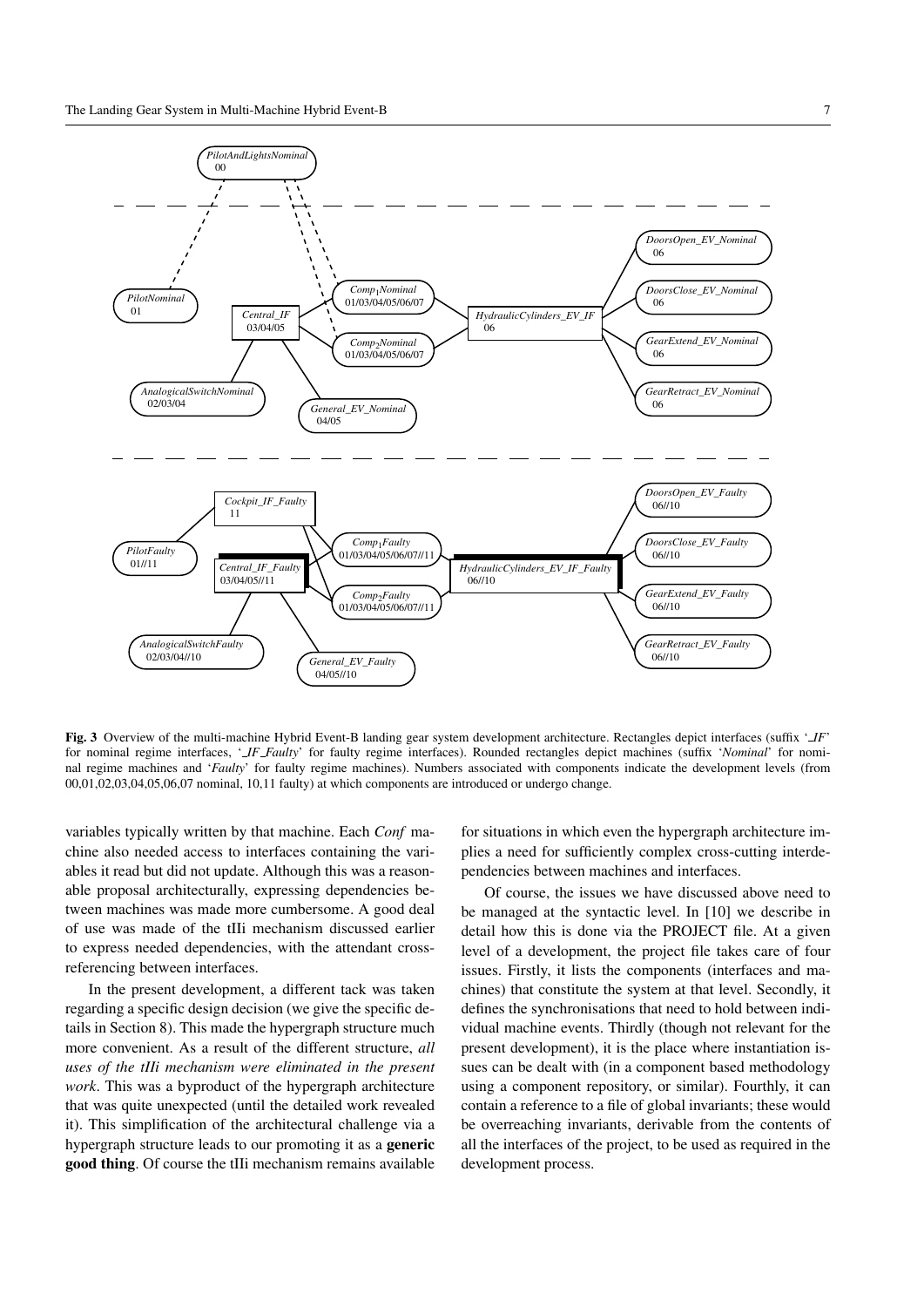# 6 Case Study Architectural Overview

In this section we describe how the preceding ideas play out in the landing gear case study. Fig. 3 shows the system architecture. Rectangles represent components of the system; rounded corners for machines and unrounded corners for interfaces. Fig. 3 splits into three phases. The first, at the top, shows the very first model: *Level* 00 *PilotAndLightsNominal*. This is then refined and decomposed at level 01 into three machines: *Level* 01 *PilotNominal*, *Level* 01 *Comp*1*Nominal*, *Level* 01 *Comp*2*Nominal*. The decomposition is represented by the diagonal dashed lines in the figure.

Below the higher horizontal dashed line is the remainder of the nominal development. Machine suffixes are '*Nominal*', interface suffixes are '*IF*'. The nominal development itself consists of levels 00, 01, 02, 03, 04, 05, 06, 07. The series of numbers in each rectangle indicate the development levels at which components are introduced or changed. Thus at level 04, the development consists of *Pilot*, *Central\_IF*, *Comp*1, *Comp*2, *AnalogicalSwitch*, *General EV*.

The solid lines represent the CONNECTS relationships between machines and interfaces. Since each such line indeed joins a machine to an interface, the bipartite graph representation of the hypergraph structure is clear from the structure of the middle layer of Fig. 3, so that all levels of the nominal development fit it. Thus *Central IF* contains the variables that embody the interaction between the computers, and the analogical switch and general electrovalve, while *HydraulicCylinders EV IF* contains the variables that embody the interaction between the computers and the hydraulic cylinders. The important point is that these sets of variables are *disjoint*, leading to a clean structure.

Below the second dashed line is the faulty development. Whereas the nominal development is accomplished entirely using refinement and refinement-compatible techniques, the faulty development entails departures from previously established behaviours. We deal with this using retrenchment, in two development levels: 10 and 11. The faulty level identifiers are separated from the nominal ones by writing two slashes in the level number series of each component. The shadows behind the interface components *Central IF Faulty* and *HydraulicCylinders EV IF Faulty* denote the *Nominal* versions that the faulty versions have been retrenched from, and which still play a role behind the scenes in the faulty development. All this is explained below. Clearly, the earlier hypergraph structure persists.

Regarding the nature of the refinements used in this case study, it is worthwhile pointing out that, overwhelmingly, the successive levels of the modelling refine their predecessor levels by the aggregation of fresh design detail. This makes the details of the refinement (and in particular the details of the verification of the refinement via the requisite proof obligations) relatively trivial. The refinement relation between two successive levels is just a projection from the concrete level to the abstract level that forgets the newly introduced detail. Although on the face of it this fails to exercise the data refinement capabilities of Hybrid Event-B to any significant degree, by contrast, the fact that real time is treated a just a parameter in Hybrid Event-B implies that any non-trivial data refinement will work by simply applying a discrete event style data refinement to the abstract and concrete variables in a parameterised way.

The exception to these remarks for this case study arises in the use of retrenchment, in which greater variance between abstract variables and their concrete counterparts is required than can be accommodated via refinement. However, it turns out that capturing these relationships between abstract and concrete can only be done using the additional machinery found in retrenchment, whereas the refining parts of the relationships remain as simple as before. This rather reinforces the preceding point.

#### 7 Model Development Preliminaries

Having covered the architectural issues, we now look at the development in more detail. We start by clarifying our interpretation of some minor inconsistencies in the spec [17]. Firstly, we assume that the pilot controls the gear via a *handle* for which handle *UP* means gear up, and handle *DOWN* means gear down. We also assume that in the initial state the gear is down and locked, since the aircraft does not levitate when stationary on the ground, presumably. Connected with this requirements aspect is the absence of provision in [17] of what is to happen if the pilot tries to pull the handle up when the aircraft is not in flight. Presumably the aircraft should not belly-flop to the ground, so we just incorporate a suitable guard on the handle movement events, based on the value of the shock absorber sensors. This leaves open the question of what would *actually* happen if the pilot pulled the handle up when the plane is on the ground. Does the handle resist the movement, or does gear movement remain pending until released by the state of the shock absorber sensors, or ...?

This issue, in turn, raises a further interesting question. Although the fact just pointed out causes no special problem for an event-by-event verification strategy like the B-Method, the absence of any explicit requirement that allows the shock absorber to change value, would be equivalent to the aircraft never leaving the ground, leading to the absence of any nontrivial gear manipulation traces for a trace based verification strategy to work on. Thus, for a model checking approach of any kind to work, suitable additional events would have to be introduced into the model, for just the purpose of allowing the aircraft to leave the ground.

Pursuing the technical strategy advocated earlier, among other things implies that in the final development, each com-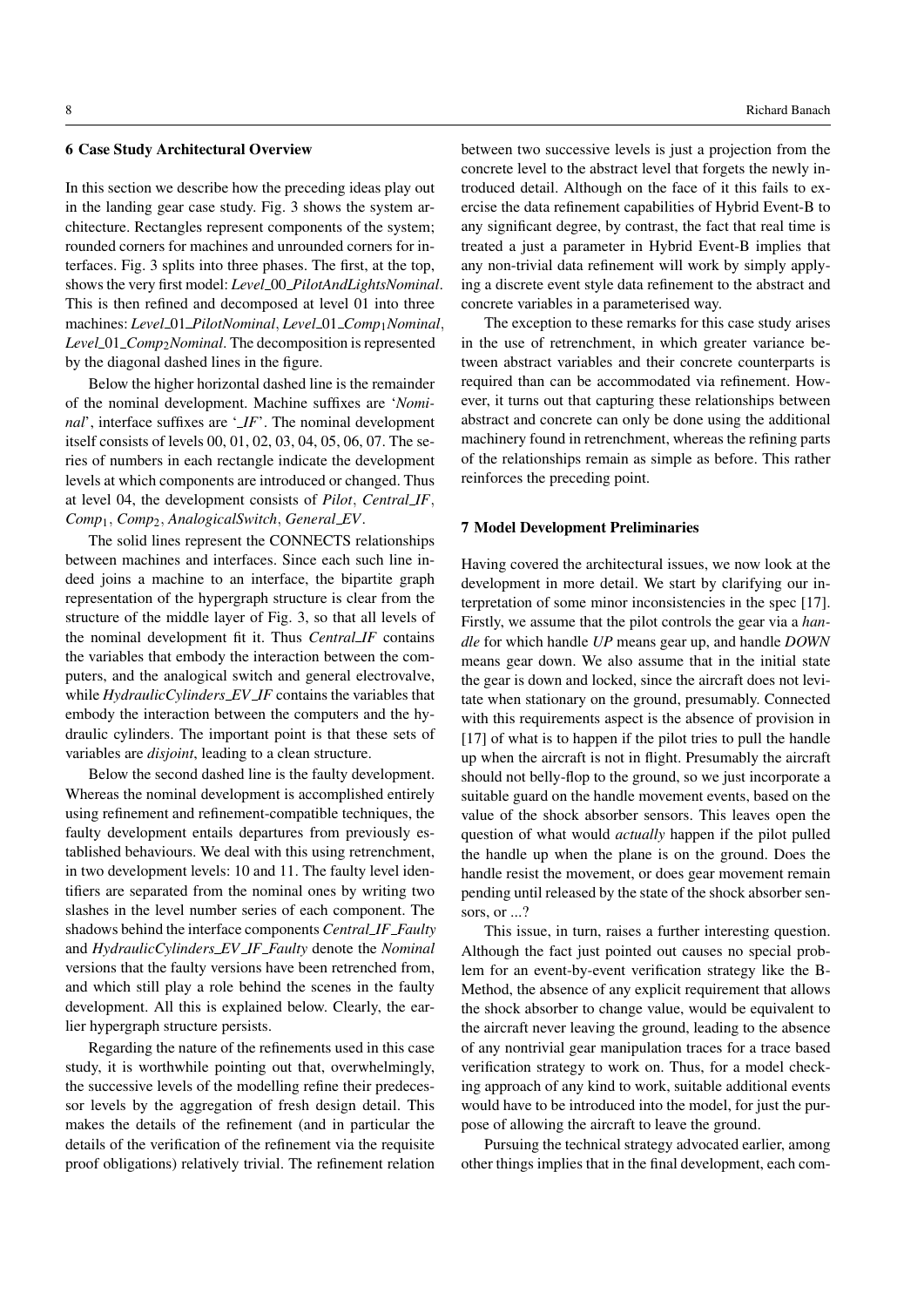| Level          | Feature                                                  |
|----------------|----------------------------------------------------------|
| 0 <sub>0</sub> | Pilot's view.                                            |
| 01             | Adds two computer machines and decomposes.               |
| 02             | Adds the analogical switch machine.                      |
| 03             | Adds the triplicated analogical switch sensors.          |
| 04             | Adds the general electrovalve machine.                   |
| 0.5            | Adds the triplicated general electrovalve sensors.       |
| 06             | Adds the movement electrovalves and hydraulic cylinders. |
| 07             | Adds the timing automaton.                               |

Table 1 Summary of the levels of the nominal development.

ponent that is identifiable as a separate component in the architectural model, should correspond to a machine in its own right. Thus, at least, we should have separate machines for: the pilot subsystem (handle and lights), the two computers, the analogical switch, the general electrovalve, and the individual movement electrovalves (and their associated hydraulic cylinders). In concert with this was the desire to use variables that correspond directly to quantities discussed in the requirements document. The aim was to strive for the closest possible correspondence between requirements and formal model, in the belief that this improves the engineering process. It is possible that this perspective led to a granularity in the modelling which was not optimally efficient. However, the main priority in this study was to challenge the expressivity of the framework, rather than to test the efficiency of any putative tool implementation.

In addition to the above, the requirements concerned with the faulty regime in [17] mention the variables *normal mode* and  $anomaly<sub>k</sub>$ , without going into any explanation about their further purpose. This made it less clear how best to model these requirements. In the end, it was decided to create a fresh interface *Level\_11\_Cockpit\_IF\_Faulty* to contain those variables (and other quantities were conveniently included there too). This would in fact be needed if those variables were to be used by machines that modelled a cockpit display for example (in contrast to the pilot's lights, which fall within the scope of the given requirements).

As mentioned earlier, both the *Conf* development and the present one, *above all* constituted modelling challenges for the Hybrid Event-B formalism. The lessons that had already been learned from *Conf* were applied in the present development (see Section 8), which in turn generated further questions to be considered in future (see Section 13 for those). One notable element of this process was the change to the hypergraph architecture, which so dramatically eliminated the need for any type II invariants between interfaces.

# 8 The Nominal Regime

We now comment on the various levels of the nominal development, level by level. Along the way, we describe further notational conventions used in the development, as we did for the architectural overview already given. Adhering to the vision of the B-Method, the development starts very simply, and proceeds to add detail via layers of refinement and composition, with most of the steps of the development being quite small. Table 1 summarises the nominal development levels. The full details of the models in each level can be found at [3], with each level defined via the relevant PROJECT construct. The site [3] contains not only the present development (with all the levels aggregated into a single .pdf file) but also the previous *Conf* development.

Level 00. Level 00 starts the development. Because it is so small, we can quote a lot of the details, which will be helpful for other descriptions below. The PROJECT file for level 00 needs only to indicate the *PilotAndLightsNominal* machine, the sole construct at this level.

| MACHINE Level_00_PilotAndLightsNominal           |
|--------------------------------------------------|
| <b>VARIABLES</b>                                 |
| handle, green, orange                            |
| <b>INVARIANTS</b>                                |
| handle $\in \{UP,DOWN\}$                         |
| green, orange $\in \{ON, OFF\}$                  |
| <b>EVENTS</b>                                    |
| <i><b>INITIALISATION</b></i>                     |
| STATUS ordinary                                  |
| <b>BEGIN</b>                                     |
| $handle, green, orange := DOMN, ON, OFF$         |
| <b>END</b>                                       |
| PliTrue                                          |
| STATUS pliant                                    |
| COMPLY INVARIANTS                                |
| <b>END</b>                                       |
| PilotGearUP                                      |
| STATUS ordinary                                  |
| $ANY \in n?$                                     |
| WHERE $in? = pilotGearUP_X \wedge handle = DOWN$ |
| THEN handle $:= UP$                              |
| <b>END</b>                                       |
| <b>GearStartMoving</b>                           |
| STATUS ordinary                                  |
| $ANY \in in?$                                    |
| WHERE $in? = gearStartMoving.X$                  |
| THEN <i>orange</i> := $ON$                       |
| <b>END</b>                                       |
|                                                  |
| <b>END</b>                                       |

The *PilotAndLightsNominal* machine starts with its name, and the variables introduced for the handle and the green and orange lights. The invariants just state the values these are drawn from (i.e. their types). The initialisation is obvious (*green* is *ON* initially to indicate that the gear is down when the aircraft is in its initial state on the ground), after which there are the less trivial events.

*PliTrue* is the default pliant event — every Hybrid Event-B machine needs at least one pliant event because the machine must describe what is happening at *all times*, which cannot be done via mode events alone. Pliant event *PliTrue* just demands that the invariants are maintained, since the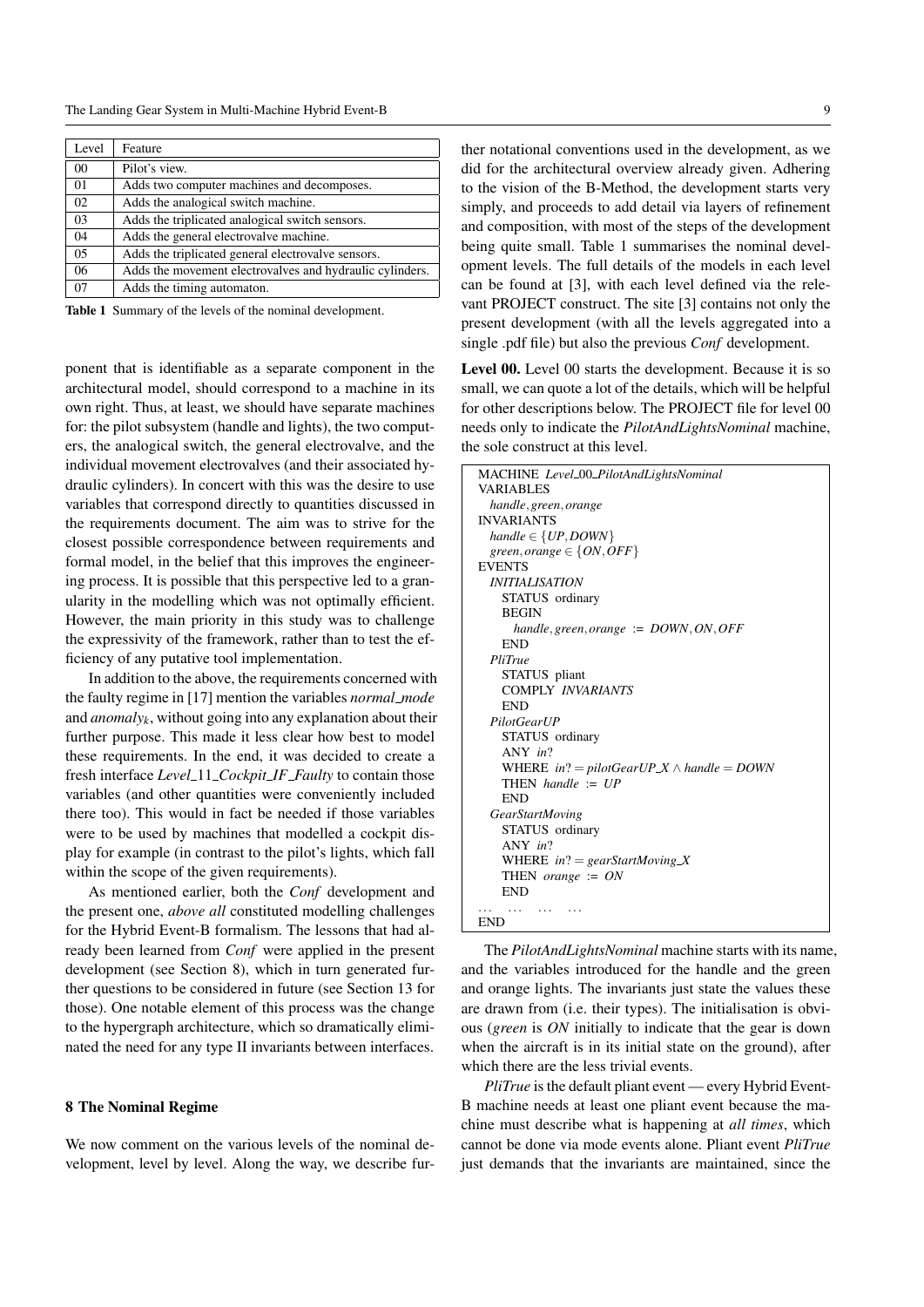principal concern of the *PilotAndLightsNominal* machine is with the nontrivial mode events. These are *PilotGearUP* (and the analogous *PilotGearDOWN*) and *GearStartMoving* (and other mode events to switch the orange and green lights on and off).

*PilotGearUP* has a WHERE guard: *handle* = *DOWN*, which says the handle can only be pulled up if it is down to start with. The other part of the guard,  $in? = pilotGearUP_X$ , is the Hybrid Event-B metaphor for indicating that the event is stimulated from the environment and not from some other part of the system model. Thus *in*? denotes an input variable, and *pilotGearUP\_X* is its required value when the input is supplied.<sup>5</sup> The body of the event, *handle* :=  $UP$ , does not use the input, so the only role the input plays is to indicate the asynchronous timing of the event. The suffix '<sub>*X*</sub>' on the input value is a naming convention used in this development to indicate the use of this metaphor.

The *GearStartMoving* event is very similar to the event *PilotGearUP* we just discussed, *except* that there is no term  $orange = OFF$  in the guard; we explain this shortly. This completes level 00.

Level 01. Level 01 REFINESandDECOMPOSES the level 00 machine *PilotAndLightsNominal*. In detail, it firstly introduces the first collection of variables needed for the two computing machines, *Comp*<sup>1</sup> and *Comp*2, and then secondly, decomposes the result into the three separate level 01 machines: *PilotNominal*,*Comp*1*Nominal*,*Comp*2*Nominal*, furthermore doing all this in one step to save verbosity.

The relationship between these machines deserves comment. Each of the level 00 mode events has become, at level 01, an event that is synchronised between an event in *Pilot* and another in *Comp*<sub>1</sub> or *Comp*<sub>2</sub>. As another notational convention, events which are synchronised are named with a *S* suffix for visibility, although the actual definitions of the

synchronisations are in the level 01 project file. The handle movement events are initiated by the pilot, so are modelled as previously, with e.g. an *in*? = *pilotGearUP X* guard to indicate the source of the external intiative for the event. The corresponding *Comp*<sub>1</sub> or *Comp*<sub>2</sub> events merely synchronise passively and update a corresponding variable. On the other hand, the lights switching on and off events are initiated by the computers, in response to (as yet undefined) behaviour in the rest of the system, so the  $in? = gearStartMoving.X$ guard moves from the pilot machine to the computer machines for these events, and this time, it is the pilot machine that synchronises passively.<sup>6</sup>

At this point we hit the most significant difference between the *Conf* development and this one. Although is is not visible in Fig. 1, the communication from pilot to computers is a wired AND, and from computers to pilot is a wired OR. In *Conf* some effort was made to model this faithfully, creating a machine to serve as the fictional single computing system presented to the pilot, interacting with the two real computers. This modelling style entailed the fictional computer synchronising with each of the two real computers, and proved to be extremely verbose — the authenticity was far outweighed by the obfuscating verbosity. Suffice it to say that the corresponding part of the present development occupies about a third of the text of the *Conf* development. It was this aspect, mainly, that made a hypergraph architecture excessively cumbersome in *Conf*, without the realisation (at the time), of how much modelling convenience was being given up by doing so.

In the present development there is no fictional computer, and the OR is done in the pilot machine rather than outside — so the modelling is slightly less authentic. It turns out that this has consequences. If a single pilot event (such as the pilot's *GearStartMoving S*) has to synchronise with each of the two computers' corresponding events (called also *GearStartMoving S* in *Comp*<sup>1</sup> and *Comp*2) then, assuming some asynchrony between *Comp*<sub>1</sub> and *Comp*<sub>2</sub>, the pilot's *GearStartMoving S* would be executed twice. This means that the pilot's event must be *idempotent* — executing it a second time needs to have no effect.<sup>7</sup>

Now we see why there was no *orange*  $=$  *OFF* guard in *GearStartMoving S* earlier. If there had been, the second occurrence of *GearStartMoving S* would have been disabled in the pilot machine, causing problems.<sup>8</sup>

<sup>5</sup> In discrete Event-B, events are assumed to execute *lazily*, i.e. *not* at the very instant they become enabled (according to the normal interpretation of how event occurrences map to real time). In Hybrid Event-B, mode events must execute *eagerly*, i.e. as soon as they are enabled (in real time), in order to model physical phenomena.

This is because physical law is similarly eager: if a classical physical system reaches a state in which some transition is enabled, it is overwhelmingly the case that energetics and thermodynamics force the transition to take place straight away. Hybrid Event-B, in being designed to model physical systems, must therefore conform to this. As a consequence, typical Event-B models, in which a new after-state immediately enables the next transition, would cause an avalanche of mode event occurrences if interpreted according to Hybrid Event-B semantics.

To avoid this, and yet to allow the modelling convenience of permitting lazily executed mode events in Hybrid Event-B, the convention is that if a mode event has an input, at runtime the input value arrives at some time strictly later than the time of execution of the previous mode event, thus introducing a delay — if there is no input, execution is eager. The delay is nonzero, but undetermined unless more precisely constrained by restrictions in the event's guard. So having an input is the Hybrid Event-B metaphor for ensuring lazy execution, even if the input value is not used.

<sup>6</sup> Ultimately, the spontaneous occurrences of the *GearStartMoving* (and similar) events in the *Comp* machines will be refined to the more deterministic behaviour of more complete computing machines.

<sup>7</sup> Dealing with this properly in the *Conf* development caused the majority of the excessive verbosity.

<sup>8</sup> It may be argued that the phenomenon being discussed is absent at level 00, so the guard could have been included there, and removed at level 01, but in Event-B refinement, guards are *strengthened*, so this would have prevented the 00 to 01 development step from being an Event-B refinement.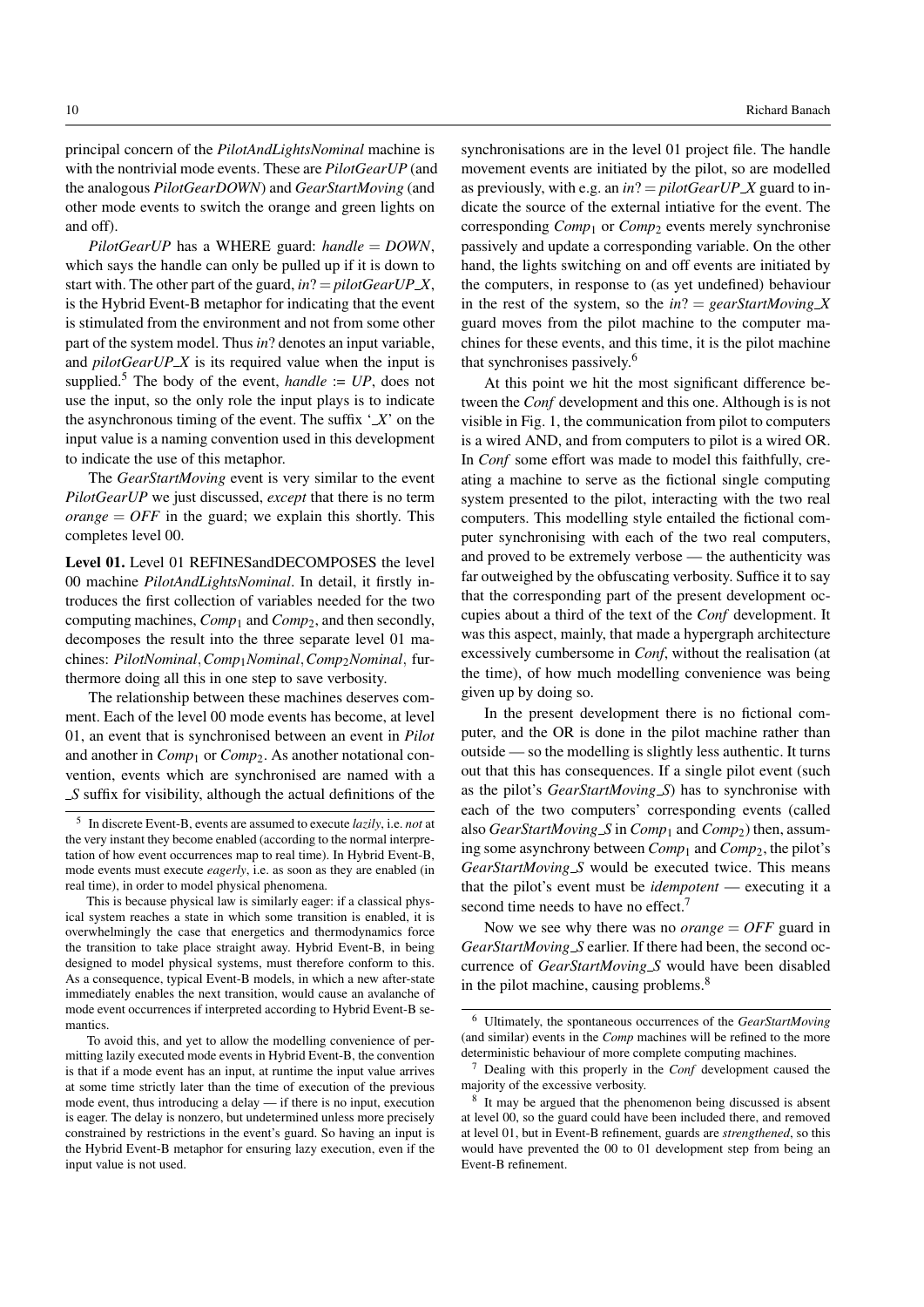

Fig. 4 The analogical switch machine's transitions when interrupted by a fresh handle event.

We have discussed this point with some care because the same issue arises every time the computers issue commands to any of the remaining equipment, e.g. to the analogical switch, or to the hydraulic apparatus. In all such cases, the synchronised event in the receiving machine must be idempotent.

Level 02. Level 02 introduces the analogical switch. The analogical switch is open by default. When a handle event occurs, the switch slowly closes (which takes from time 0 till time *CLOSED\_INIT*), remains closed for a period (from time *CLOSED INIT* till time *CLOSED FIN*, allowing the onward transmission of commands from the computers to the general electrovalve), and then slowly opens again (from time *CLOSED\_FIN* till time *OPEN*). If a handle event occurs part way through this process Fig. 4 shows how the behaviour is affected: during closing, no effect; while closed, the closed period is restarted; during reopening, closing is restarted from a point proportional to the remainder of the reopening period.

A clock, *clk AnSw* (*clk xxx* being another naming convention, used for clocks), controls this activity. For this to work, the pilot's handle events are further synchronised with analogical switch events that reset *clk AnSw* to the approporiate value, depending on its value at the occurrence of the handle event. (N. B. The pilot's handle events reach the analogical switch directly, and not via the computing modules, this being part of the complex interaction between pilot, analogical switch, and general electrovalve.)

Two further events (*AnSw CLOSED INIT reached* and *AnSw CLOSED FIN reached*) mark the transitions between episodes: from closing to closed, and from closed to reopening. Since these are 'new' events in an Event-B refinement, their STATUS is convergent, and a (N-valued) VARIANT is included in the analogical switch machine, that is decreased on each occurrence of either of them. As usual, since  $N$  is well founded, the decrease of the variant implies that the new events cannot continue to occur indefinitely without the occurrence of 'old' events.

We dwelt on this last point a little since it introduces a useful pattern in the development that is reused a number of times below. Suppose an activity, engaged in by a number of actors, needs to progress through a series of tasks *t*1,*t*2,*t*3, circumscribed by a series of deadlines: *DL*1 < *DL*2 < *DL*3, all the deadlines being measured from a common starting point. Then a useful variant that is decreased by events that mark the completion of the stages within the deadlines is:

| No. of actors vet to complete t1 within $DL1 +$   |
|---------------------------------------------------|
| No. of actors vet to complete $t2$ within $DL2 +$ |
| No. of actors vet to complete $t3$ within DL3 +   |
| $0 \times$ No. of actors past DL3                 |

If the actors need to be in a specific state at each stage etc., this can be built into the expressions occurring above. The idea is that as each actor completes the tasks and the deadlines expire in turn, the expressions above stop contributing to the variant, ensuring its decrease.

Level 03. Level 03 introduces the (triplicated) analogical switch sensors. The main reason for not doing this in the previous level is to exercise the composition and architectural features of the multi-machine formalism, to confirm that it is flexible enough to cope with this kind of gradual elaboration of components that are already present. In contrast to the *Conf* development, in this development, sensors respond asynchronously: each sensor is permitted to respond in its own right within a small time window following the closure or opening of the switch. This requires more 'new' events, and the variant that ensures their convergence is based once more on the pattern just described.<sup>9</sup>

Here is the event that sets the *i*th analogical switch sensor to *CLOSED*. Note how temporal nondeterminism is dealt with by inputting a time which is loosely constrained within the event guard. (In fact the WHERE guard is equivalent to (*AnSw CLOSED INIT* < *clk AnSw* < *AnSw CLOSED INIT* + *AnSw DL*) ∧ *AnSwClosed*, but having an external input means that the event does not have execute eagerly, and thus does not have to disable itself.)

| $An Sw\_CLOSED\_INIT\_close\_sens\_AnSw_i$ |
|--------------------------------------------|
| STATUS convergent                          |
| ANY time?                                  |
| WHERE clk $Answ = time? \wedge$            |
| $(AnSw\_CLOSED\_INIT < time? <$            |
| $AnSw\_CLOSED\_INIT + AnSw\_DL)$ $\wedge$  |
| AnSwClosed                                 |
| <b>THEN</b>                                |
| $sens\_AnSw_i := CLOSED$                   |
|                                            |

N. B. More naming conventions: *sens xxx<sup>i</sup>* names a sensor and *i* always indexes over a triple of sensors. (In the same vein, *k* always indexes over the two computers in the development.) Suffix '\_*DL*' denotes a deadline or delay.

The way that the sensors are handled embodies another pattern introduced in this development. This one concerns a framework for 'timed stimulus and response'. One machine (in this case the pilot machine) executes a stimulus event

<sup>&</sup>lt;sup>9</sup> In fact, the most compact way of writing the variant requires counting the *identities* of sensors satisfying the requisite properties. Strictly speaking this is outside the usual kind of B-Method type system, but it could be simulated by some more cumbersome programming. In our paper exercise, we sidestep this problem for the sake of clarity.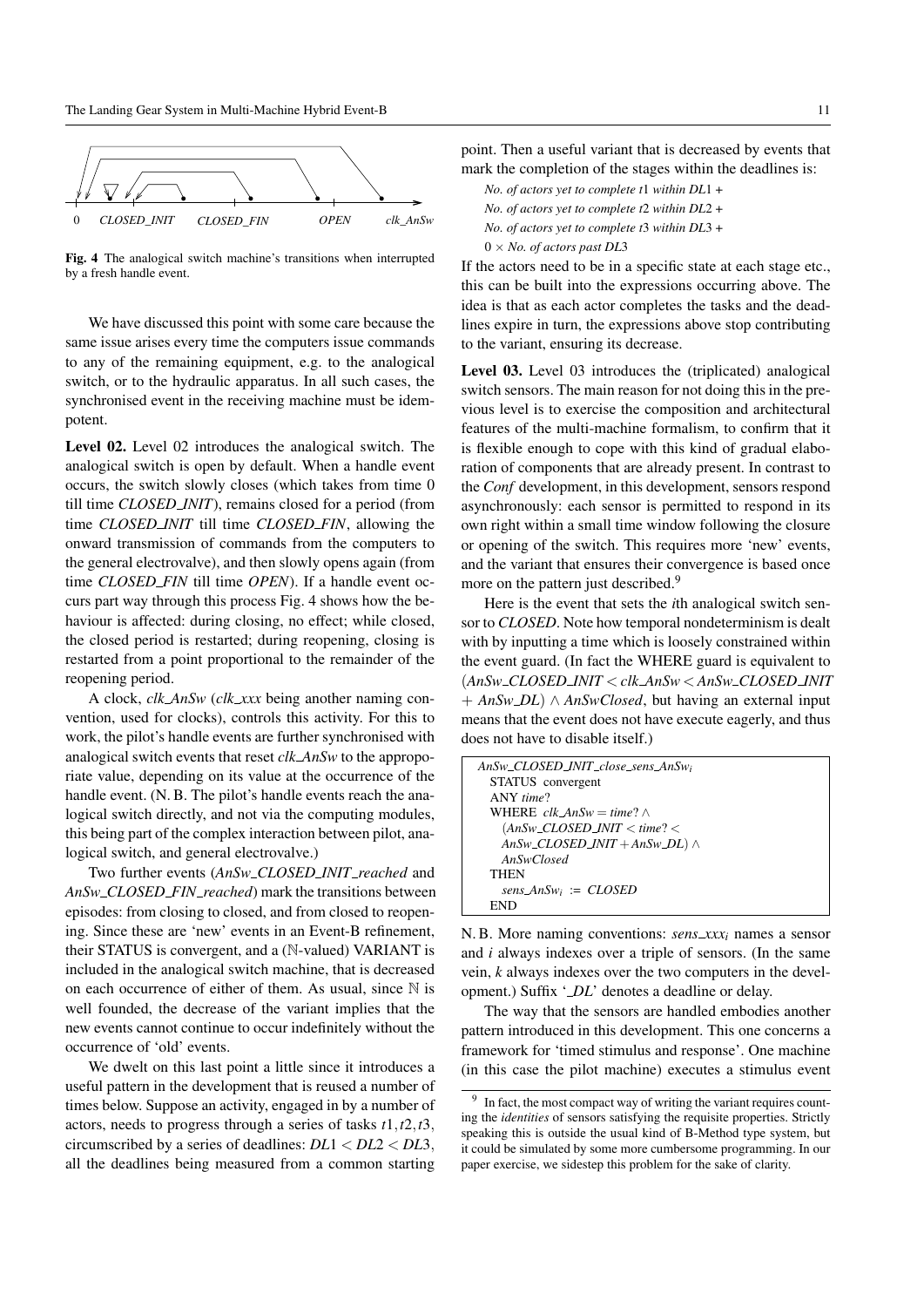(in this case moving the handle) to which a timely response (in this case the activation of the analogical switch's sensors) is anticipated. The stimulus event is synchronised in the responding machine with a clock value on a clock within the responding machine (in this case the analogical switch's clock *clk AnSw*). The synchronisation (in this case the earlier handle event) opens a time window in the responding machine (in this case between *AnSw CLOSED INIT* and *AnSw CLOSED INIT* +*AnSw DL*) within which the responding event takes place (the timing restriction being enforced via the responding event's guard). We see all this in the event *AnSw CLOSED INIT close sens AnSw<sup>i</sup>* above.

Of course the purpose of the sensors is to enable something else to happen elsewhere in the system. In this case, it is in the computers, which need to be aware of the sensors; their gear movement events (such as *GearStartMoving S* earlier) need to be refined to acquire stronger guards, now with all three *sens AnSw<sup>i</sup>* set to *CLOSED* conjoined, to enable them.

We observe at this point that our general purpose timed stimulus and response pattern could equally well have been used to model the handle sensors and their role in the control of the system. In fact though, we did not model the handle sensors in this development, using event synchronisation to model the cooperation between handle and computers. This is equivalent to assuming that the handle never fails, since the synchronisation forces the computer event whenever there is a handle event.

The presence of the sensors permits quite a number of invariants connecting the behavour of the analogical switch clock, the analogical switch state and the behavour of the analogical switch sensors to be written. This and the additional involvement of the computers with the analogical switch sensors prompts the creation of an interface, the level 03 *Central IF*. The analogical switch's clock, its variables and invariants are all moved there. The analogical switch machine and the two computing machines all CONNECT to this interface.

Level 04. Level 04 commences the introduction of the general electrovalve. The approach is similar to the introduction of the analogical switch, in that there is a new machine for the general electrovalve to model its behaviour. The general electrovalve machine is connected to the *Central IF* interface because of the way the general electrovalve is connected to the remaining components.

It is clear from Fig. 1 and from the accompanying discussion, that the pilot, computers, analogical switch and general electrovalve, are all interconnected in a quite complicated way (giving especial interest to this case study). Now that all of these components are present in the development, the 'chain of command' between them can be better represented. Thus, level 04 introduces variables *comp*2*answ<sup>k</sup>* and *answ*2*genev* to represent the commands from the computers via the switch to the general electrovalve, and variable *genEVoutput* to represent the output of the general electrovalve to the rest of the hydraulics. All these variables reside in *Central IF*.

Unlike for the other components of the landing gear system though, the description of the general electrovalve in [17] does specify some continuous behaviour, albeit that this is simple linear behaviour. We take the opportunity to model this using nontrivial Hybrid Event-B pliant events in the general electrovalve machine. For instance, the growth of pressure in the door and gear movement circuits is given by the following pliant event:

| PressureIncreasingOrHIGH                              |
|-------------------------------------------------------|
| <b>INIT</b> answ2genev                                |
| <b>SOLVE</b>                                          |
| $\mathcal{D}$ genEVoutput $=$                         |
| PressureIncRate $\times$                              |
| $bool2real((genEVoutput < HIGH) \wedge answer2genev)$ |
| END                                                   |

In this event, The INIT clause only permits the behaviour described if *answ*2*genev* is true. In that case, D, the time derivative symbol in Hybrid Event-B, signals an ordinary differential equation (ODE) system in the SOLVE clause that has to be solved to define the behaviour. The right hand side (RHS) of this ODE contains a case analysis. If the pressure *genEVoutput* is less than *HIGH*, the its value increases linearly. As soon as it reaches *HIGH* though, the *bool*2*real* function makes the RHS zero, which maintains *genEVoutput* at the high level. In the *Conf* development, a mode event separated these two phases because of the different synchronisation of sensors there. In this development, there is no intervening mode event, and the RHS represents a genuine case analysis.

There is a corresponding pliant event that governs the decrease of *genEVoutput* when *answ*2*genev* is false. It contains a similar case analysis that stops the linear decrease once the level drops to *LOW*. The increasing and decreasing episodes are separated by mode events that are synchronised with the analogical switch's mode events that move *answ*2*genev* between true and false. This is as required by (1) and (2) above.

We can take this argument further. In reality, a piece of equipment like the general electrovalve obeys a single physical law which would state that the rate of change of *genEVoutput* was governed by a particular physical property (most probably depending on the properties of a hydraulic accumulator elsewhere in the hydraulic circuit). As such, it would be fair to define it in Hybrid Event-B using a single ODE such as D *genEVoutput* = *some expression*, leading to a machine with a single plaint event and nothing else. Taking our linear modelling seriously, an explicit such event would resemble: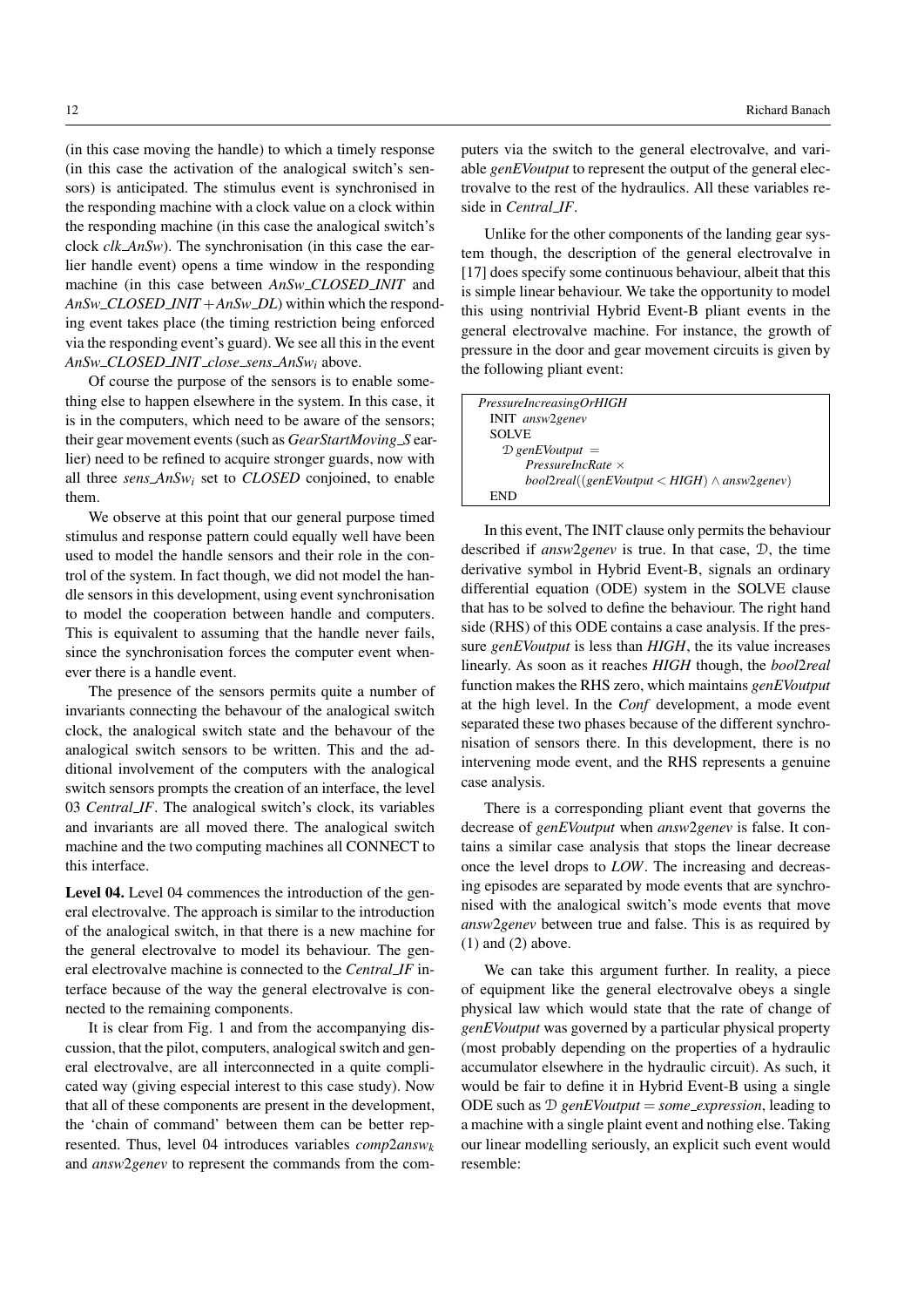In *PressureLaw*, the value of *answ*2*genev* in the RHS switches between increasing and decreasing episodes, so the RHS of the ODE now contains a four way case analysis. In terms of modelling, it doesn't change much aside from the elimination of mode events. In terms of automated verification though, it increases the burden on any automated analysis system, since such a system would have to discover the four way case analysis automatically. The range of possibilities considered, from the four pliant events of the *Conf* development, through the two pliant events of the present development, to the single pliant event *PressureLaw* above, are all connected to the issue of instantiation of a standard component into a specific development. The description in [10] gives a simple proposal, based on simple renaming of the elements of a standard component, but there is clearly scope for more elaborate schemes.

Level 05. Level 05 completes the development of the general electrovalve by incorporating its sensors. This is done in the same way that it was done for the analogical switch. New events are introduced in the general electrovalve machine to assign the sensors, governed by the same asynchronous setting pattern. Their convergence is confirmed by a variant built according to the same variant pattern we discussed earlier. Other events, primarily in the computer machines, are refined to take note of the sensors.

Of course, most of the preceding could have been accomplished in many fewer development steps than we expended. The main purpose in the more numerous small steps we took was to confirm that such increments of functionality could be handled by the multi-machine formalism without problems. Furthermore, small steps are much easier to handle for automated verification (looking forward to mechanical support for Hybrid Event-B).

Level 06. We proceed to level 06. Now that the general electrovalve can be powered up and down, this level introduces the individual movement electrovalves, and implicitly, the hydraulic cylinders that they manipulate. Little further purpose is served by slicing the development into small increments, given that the patterns for doing this are well established by now, so we introduced all in one step, the four movement electrovalves, their sensors, and a new interface *HydraulicCylinders EV IF*.

Each of the four movement electrovalves and cylinders gives rise to a new machine: *DoorsOpen EV*,*DoorsClose EV*, *GearExtend EV*,*GearRetract EV*. These four machines are

identical in structure, so only *DoorsOpen EV* is written out in full. The *HydraulicCylinders EV IF* contains all the variables needed for this step, and they are coordinated using the same collection of by now familiar patterns.

The  $Comp_k$  machines grow steadily larger due to the accumulating set of variables that they have to be sensitive to. They also display an interesting phenomenon. There are 'new' events to initiate the manipulation of the movement hydraulic cylinders, and to detect the completion of their movement tasks. Normally new events need to decrease a variant. However, during the movement tasks, the handle may be manipulated an arbitrary number of times, which can even prolong the task indefinitely if it is a gear movement task. It is true that 'old' events (the handle manipulation events) interleave the new event occurrences, and thus it would be possible to invent state variables that could be used to create a suitable variant. But such variables would not address any system requirements, so they were not introduced. Consequently, the new events were defined with STATUS 'ordinary', not 'convergent'. This absolves them from the obligation of decreasing any variant. (In a more realistic development, such variables would typically prove more useful in the faulty regime, but we did not introduce them here; further related comments appear below.)

The situation just discussed illustrates a general point. The more an event relies on input or stimulus from the environment, the weaker are the properties that we can expect to be able to prove regarding aspects that depend on this external influence — the potentially arbitrary intervention of handle movement events during landing gear operation being a case in point. Only when events depend on variables or stimuli that are fully internalised in the model, can we expect to prove relatively strong properties regarding them, since we can then identify and thence quantify *all* the influences that they might depend on.

This portion of the development also shows eloquently the benefits of the hypergraph system architecture. Although the computers have to converse with the handle, the analogical switch and the general electrovalve on the one hand, and with the movement cylinders on the other hand, these conversations involve separate sets of variables, so the variables can be conveniently partitioned into the *Central IF* and the *HydraulicCylinders EV IF* interfaces respectively, the separation benefiting separate development.

Level 07. We proceed to level 07. Up to now, the impetus for executing any particular event that is potentially available in a machine has come from the environment, via the technique of using an external input that is created for that sole purpose. Where there are synchronised families of events, one of them is allocated the external input and the rest are synchronised with it. Having reached a fairly complete level of detail in the nominal regime, the final step in modelling is to remove this artifice, and replace it with explicit timing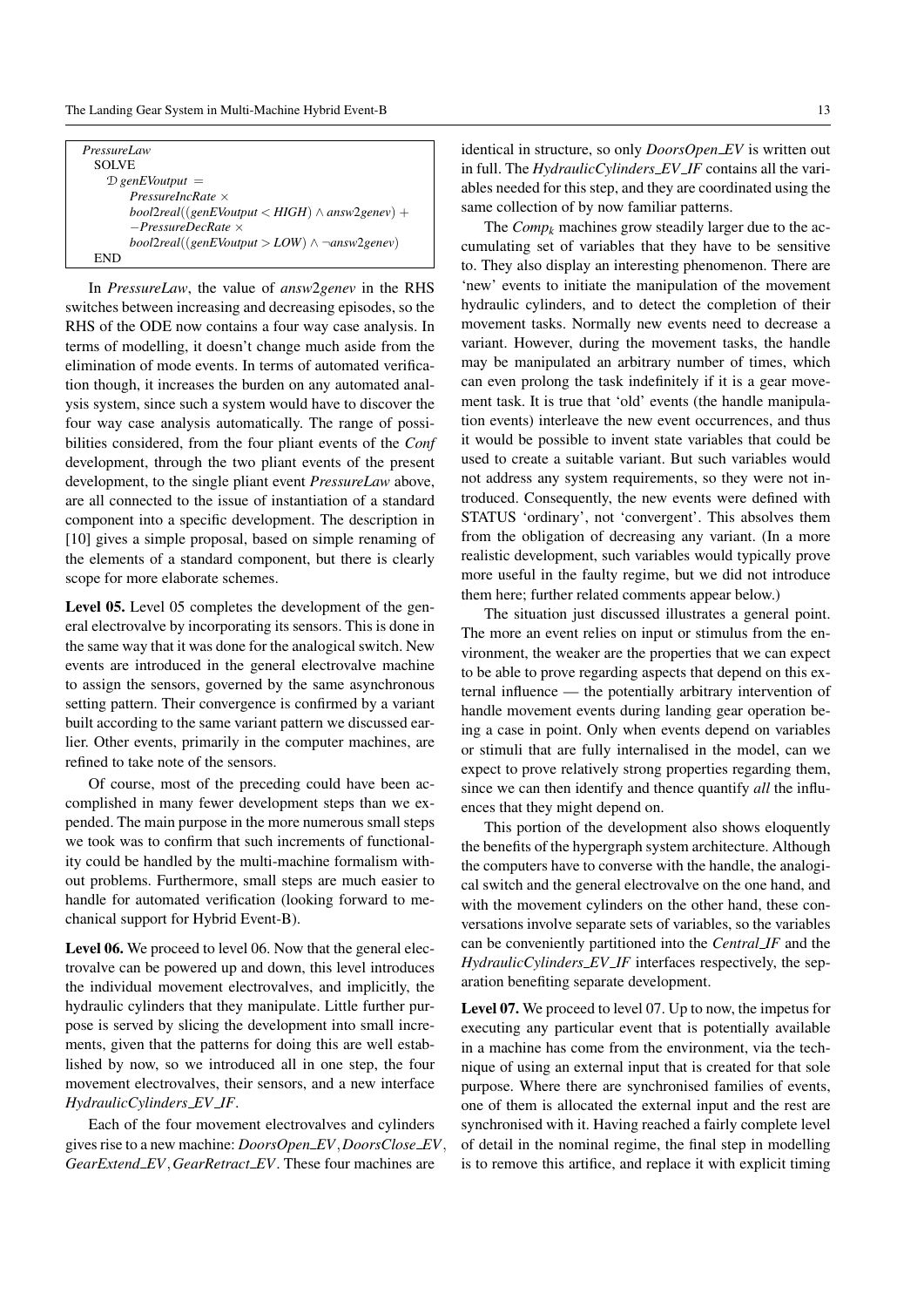

Fig. 5 The approximate timing diagram for the level 07 computing machine.

plicit timing information is already included in subsystems the ge constraints. This is the job of level 07. We observe that ex-<br>hydraulic h for which the description is relatively complete, such as the analogical switch, and the the general and movement electrovalves, so the level 07 development step only concerns the computing modules.

In attempting to incorporate the timing information into the computing modules, it was tempting to try to introduce the timing constraints in a step by step fashion. For example, one could imagine having only non-overlapping raising and lowering episodes first, and then adding the extra complexities brought about by allowing raising and lowering episodes to overlap. However, it was soon realised that the complexity and interconnectedness of the timing constraints was such that a stepwise approach would need to allow guard *weakening* as well as guard strengthening in various events.<sup>10</sup> Since the Event-B notion of refinement is not designed for guard weakening (the goal of guard weakening being delegated to relative deadlock freedom POs), the idea was abandoned in favour of a monolithic approach that introduced all of the computing modules' timing machinery in one go.

Fig. 5 outlines the behaviour of the computing modules' clock *clk Handlek*, when the handle is manipulated during the course of gear extending or retracting. Unlike Fig. 4 though, where the behaviour illustrated is close to what the model describes (since the analogical switch just responds to handle events in a self-contained way), Fig. 5 neglects important detail. For example, consider a *PilotGearUP S* event while the gear is extending. Then, the retracting sequence has to be executed, but only from the position that the extending sequence has reached. So first, *clk Handle<sup>k</sup>* is changed to stop the gear extending command. Then, the  $clk\_Handle_k$  clock is changed to a time sufficiently before the gear retracting command time, that there is certainty that

the gear retracting command, the gear retracting command is hydraulic hammer $11$  has subsided. Once it is safe to activate activated, and then  $clk\_Handle_k$  is changed again to advance the clock in proportion to the undone part of the gear extending activity. In effect, we use *clk Handle<sup>k</sup>* intervals as part of the state machine controlling the behaviour of the computing modules (along with some additional internal variables). This proves especially convenient when the state transitions involved concern delays between commands that need to be enforced in order to assure mechanical safety (e.g. as in the hydraulic hammer case, just discussed). Such fine detail is not visible in Fig. 5, but it makes the design of the level 07 events quite complicated. As a result, the size of the *Comp<sub>k</sub>* machines grows considerably at level 07; the movement events grow because of the extra detail, but, most particularly, the original handle events are refined into a large number of subevents, to cater for all the different things that need to happen depending on where in the sequence of activities an interruption by a fresh handle event occurs.

We can give an example of the preceding in the event *PilotGearDOWN DoorsClose Start DoorsClose End S*. It defines what happens when the pilot pulls the handle down while the doors are closing at the end of a previous manoeuvre (which must have been a gear retraction manoeuvre, so that *clk Handle<sup>k</sup>* is between *DoorsClose Start TIME* and *DoorsClose End TIME*). Then, *Compk*'s clock is moved to just before *DoorsClose End TIME* so that door closure control can be tidied up, *doors\_open\_progress\_time<sub>k</sub>* is set to the appropriate portion of the door opening period, and the *doors open mode<sup>k</sup>* variable is set to *INTERRUPTED*, so that when reopening is started, the opening event can react to *doors open progress time<sup>k</sup>* instead of opening the doors from the beginning. By manipulating the clock value, it is easy to

<sup>10</sup> For example, introducing conflicting handle events gives rise to the need to *extend* the time interval within which certain other events are required to occur, thus weakening the event guards that express such temporal constraints.

<sup>&</sup>lt;sup>11</sup> Hydraulic hammer is the term for the collection of transient shock waves that propagate round the hydraulic system when relatively abrupt changes are inflicted on its control surfaces (i.e. the pistons in the various cylinders), and which are typically damped using a relatively elastic hydraulic accumulator somewhere in the hydraulic circuit in order to avoid damage to the hydraulic circuit components.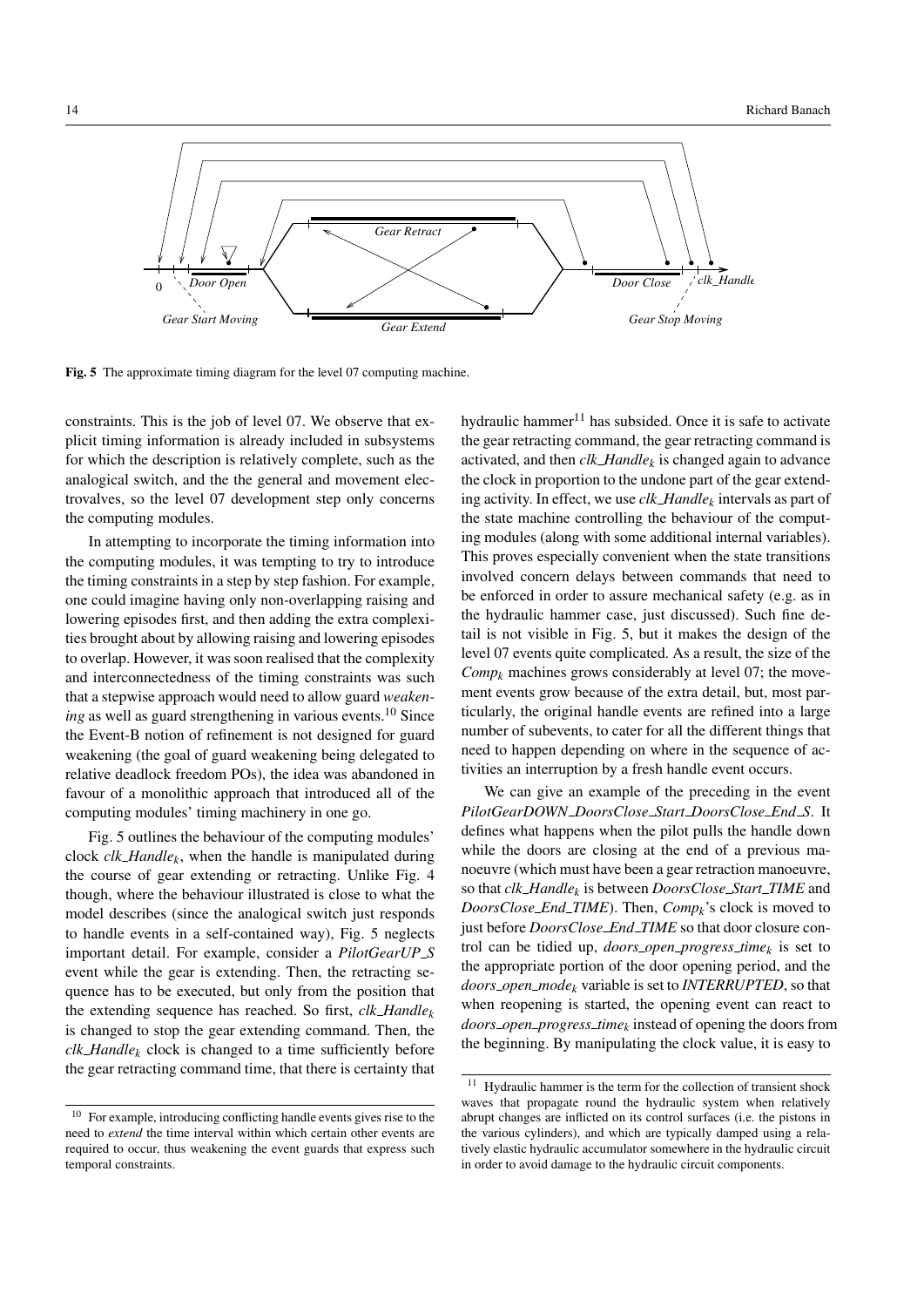allow for the subsidence of hydraulic hammer before switching between extension and retraction of the gear.



# 9 Retrenchment and the Introduction of Faults

Our technique for incorporating faults into the development is based on retrenchment. This is an approach that dates back to [13], especially in the context of the B-Method. More up to date treatments include [14, 12, 11, 29]. Applications to mechanised fault tree construction include [7, 8].

Retrenchment is a technique that allows an event to be modified during a development step more drastically than permitted by refinement. This implies that the kinds of guarantee that refinement can typically offer are missing from development steps that are described via retrenchment. In that sense, retrenchment can be seen as a formally documented requirements engineering and requirements modification framework. Of course, the modification of a nominal model to incorporate and tolerate faults falls neatly within this remit.

Formally, and using Event-B terminology, $12$  retrenchment relates pairs of events (rather as refinement does): an event in an 'abstract' level model and a corresponding event in a 'concrete' level model. Because the aim is to have a notion that can coexist smoothly with refinement (c.f. [11]), retrenchment is characterised by a PO similar in structure to a typical refinement PO, but populated with additional data that yields the more liberal notion. Besides the events that are related, there can be other events at both levels that are unrelated to one other by the retrenchment PO — no restrictions are placed on these.

We adapt a little the formal syntactic structure of retrenchment for Event-B given in [2] in order to fit the frame-

work of Section 3 a bit better. If a concrete model retrenches an abstract model, the state variables of the two models are related via a RETRIEVES clause. This is essentially like a collection of joint invariants during refinement in conventional Event-B, except that we distinguish them syntactically for easier manipulation.<sup>13</sup> Such RETRIEVES clauses can occur in interfaces (to relate abstract and concrete interface variables) and in machines (to relate abstract and concrete machine variables). With this in place, the schematic structure of a retrenched event now appears as follows.

| EventNameC            |
|-----------------------|
| STATUS                |
| RETRENCHES EventNameA |
| <b>ANY</b> locals     |
| WHERE/WITH            |
| guards                |
| OUT                   |
| output_clause         |
| CONC                  |
| concedes clause       |
| <b>THEN</b>           |
| <i>actions</i>        |
| ы                     |

The above shows the details for a mode event; for pliant events the idea is essentially the same, as we describe. After the event name and status, the abstract event that is being retrenched is identified. Then come the guards, which have just the same structure as for conventional mode or pliant events, as applicable. The WITH alternative is to express nontrivial relationships between abstract and concrete locals, when needed — this works just as for refinement in conventional Event-B. After that come the only visible differences from conventional events, the OUT and CONC clauses. The idea is that if the simulation of the concrete by the abstract event is able to reestablish the RETRIEVES relation and all the invariants, then any additional facts for that case can be accommodated in the OUT(put) clause. Alternatively, if the simulation of the concrete by the abstract event is *not* able to reestablish the RETRIEVES relation and the invariants, then any relevant facts for that case can be accommodated in the CONC(edes) clause. Both clauses offer maximum expressivity, in that abstract and concrete beforeand after- values can be mentioned in them for mode events. For pliant events, the whole of these variables' behaviours during the pliant event are available — thus they both act as (and therefore replace) the COMPLY clause, one for the retrieving case and the other for the conceding case. Given how expressive the OUT and CONC clauses are, it is often useful to have a trivial RETRIEVES relation, delegating all aspects of the relationship between abstract and concrete

<sup>&</sup>lt;sup>12</sup> Retrenchment has been explored for Event-B specifically in [2].

<sup>13</sup> Thus far, we have not needed this kind of *data refinement* facility, since all refinement was expressed by the aggregation of new detail, and of further constraints on existing behaviour. But now, we need to *alter* some of the previously defined behaviour, so we need to distinguish the behaviours of earlier and new versions of variables.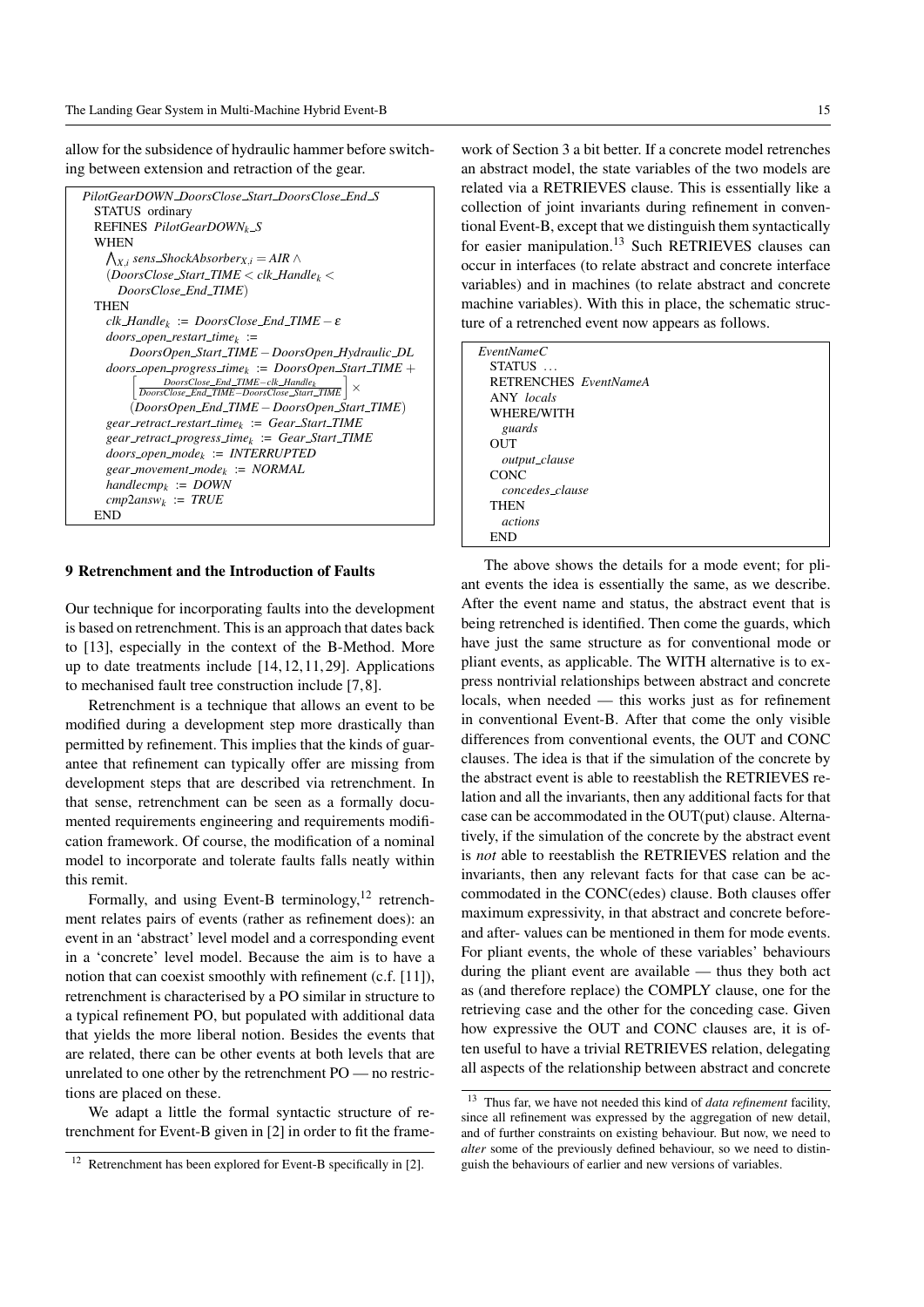| Level | Feature                               |
|-------|---------------------------------------|
|       | Electromechanical component failures. |
|       | Computer failures.                    |

Table 2 Summary of the levels of the faulty development.

variables to the WHEN/WITH and OUT and CONC clauses. Below we describe how these facilities are used in building the faulty regime of the landing gear case study.

In the literature, various notions-that-do-not-conform-torefinement have been proposed for incorporating faults into formal models. These permit the concrete model to depart from the abstract model in specific ways. In many cases, these ways are, in fact, very similar to what the retrenchment PO permits. In the cases of interest to us, once faults have occurred error recovery is modelled, and after it has completed, system behaviour is allowed to rejoin refining behaviour. In this category we can cite e.g. [23] and [24]. Their authors typically call their notions by names that are 'flavours of refinement', but given the explicit departure from refining behaviour that is permitted, we prefer the formulation used here.

#### 10 The Faulty Regime

To model the landing gear faulty regime we use the well known fault injection technique. Each potentially failing element *xxx* has an associated boolean fault variable *ff xxx* (another naming convention). To each potentially failing component we add an fault injection event (parameterised by failing element, as required) *Inject A Faultxxx*. This sets the relevant fault variable to *TRUE*, and sets the failing element element to an arbitrary value. Additionally, we assume elements fail hard, so once set at the point of failure, neither the failing element nor its fault variable ever changes again. The elements that are allowed to fail this way are the sensors (since it is only the sensors that the *Comp<sup>k</sup>* machines can react to); also, the  $Comp_k$  machines themselves can fail (using  $\oint \mathcal{L}comp_k$ ), which disables all further computation by *Compk*. Regarding the sensors, the *Comp<sup>k</sup>* machines also maintain variables  $OK\_sens\_xxx_k$  to record which sensors have (not) failed, to ensure that no more than one out of each triple of sensors has failed during normal operation. As noted earlier, in this study, for simplicity, we did not model the handle sensors or their failure; nor did we model failure of the shock absorber sensors. But we could have done it, by the same techniques described below. The construction of the faulty regime was approached in stages, as was the case for the nominal regime. Table 2 gives a summary.

Level 10. Level 10, the successor of level 07, is the first faulty regime level. This level models the easiest part of the faulty regime, the failures of the basic electromechanical components, namely: the analogical switch, the general electrovalve, and the four gear movement hydraulic cylinder sets. We capture the transition from level 07 to level 10 using a retrenchment from the level 07 project to the level 10 project.

In common with many development situations in which there is a considerable difference between behaviours at the two levels, the RETRIEVES relation for this retrenchment is taken to be *TRUE*. This does not constrain the concrete model in any way, and we can describe the deviation from the abstract to concrete behaviour quite adequately in the other data of the retrenchment, namely the WHEN/WITH guard relations (for the before-states) and the OUT and CONC relations (for the after-states, and their relationshps with the before-states). This RETRIEVES relation appears in the two interfaces of the development, since all the electromechanical components' variables reside in these interfaces.

The change in an event of the electromechanical components in the presence of fault injection is illustrated in the following example, taken from the faulty analogical switch.

| $An Sw\_CLOSED\_FIN\_open\_sens\_AnSw_i$                                                                  |
|-----------------------------------------------------------------------------------------------------------|
| STATUS ordinary                                                                                           |
| RETRENCHES AnSw_CLOSED_FIN_open_sens_AnSwi                                                                |
| ANY time?                                                                                                 |
| WHERE $clk\_Answ = time? \wedge$                                                                          |
| $(AnSw\_CLOSED\_FIN < time? <$                                                                            |
| $AnSw\_CLOSED\_FIN + AnSw\_DL)$ $\wedge$                                                                  |
| $\neg AnSwClosed$                                                                                         |
| OUT                                                                                                       |
| $\neg$ ff_sens_AnSw <sub>i</sub> $\wedge$ sens_AnSw' <sub>i</sub> = sens_AnSw' <sub>i</sub> <sup>05</sup> |
| CONC                                                                                                      |
| ff_sens_AnSw <sub>i</sub> $\land$ sens_AnSw' <sub>i</sub> $\in$ {OPEN, CLOSED}                            |
| THEN                                                                                                      |
| sens_AnS $w_i$ :                                                                                          |
| $(\neg ff\_sens\_AnSw_i \land sens\_AnSw_i' = OPEN)$ $\vee$                                               |
| $(f_f\_{sens\_AnSw_i \wedge sens\_AnSw'_i = sens\_AnSw_i)$                                                |
| END.                                                                                                      |

If the fault is not active, then the behaviour is as before:  $sens\_AnsW_i$ :  $| sens\_AnsW_i' = OPER$ ; while in the presence of a hard fail we have:  $sens\_AnSw_i$ :  $| sens\_AnSw'_i = sens\_AnSw_i$ which says that the after-value of  $sens\_AnSw_i$  is the same as its before-value.

In the former case the OUT clause is established, i.e. we have  $sens\_{ANSw'_i} = sens\_{ANSw'^{05}_i}$ , or that the level 10 aftervalue of *sens\_AnSw<sub>i</sub>* is equal to its abstract counterpart, indicated via the 05 superscript. In the latter case we establish merely that  $sens\_{ANSW_i'} \in \{OPEN, CLOSED\}$ , since there is no control over the faulty value that *sens AnSw<sup>i</sup>* is stuck at.

In this development step, all of the events of the electromechanical components are affected the exact same way. The *Comp<sup>k</sup>* machines are unaffected. Consequently, as soon as there is a failure in an electromechanical component, the  $Comp_k$  machines become insensitive to it, since they demand unanimity from the sensors.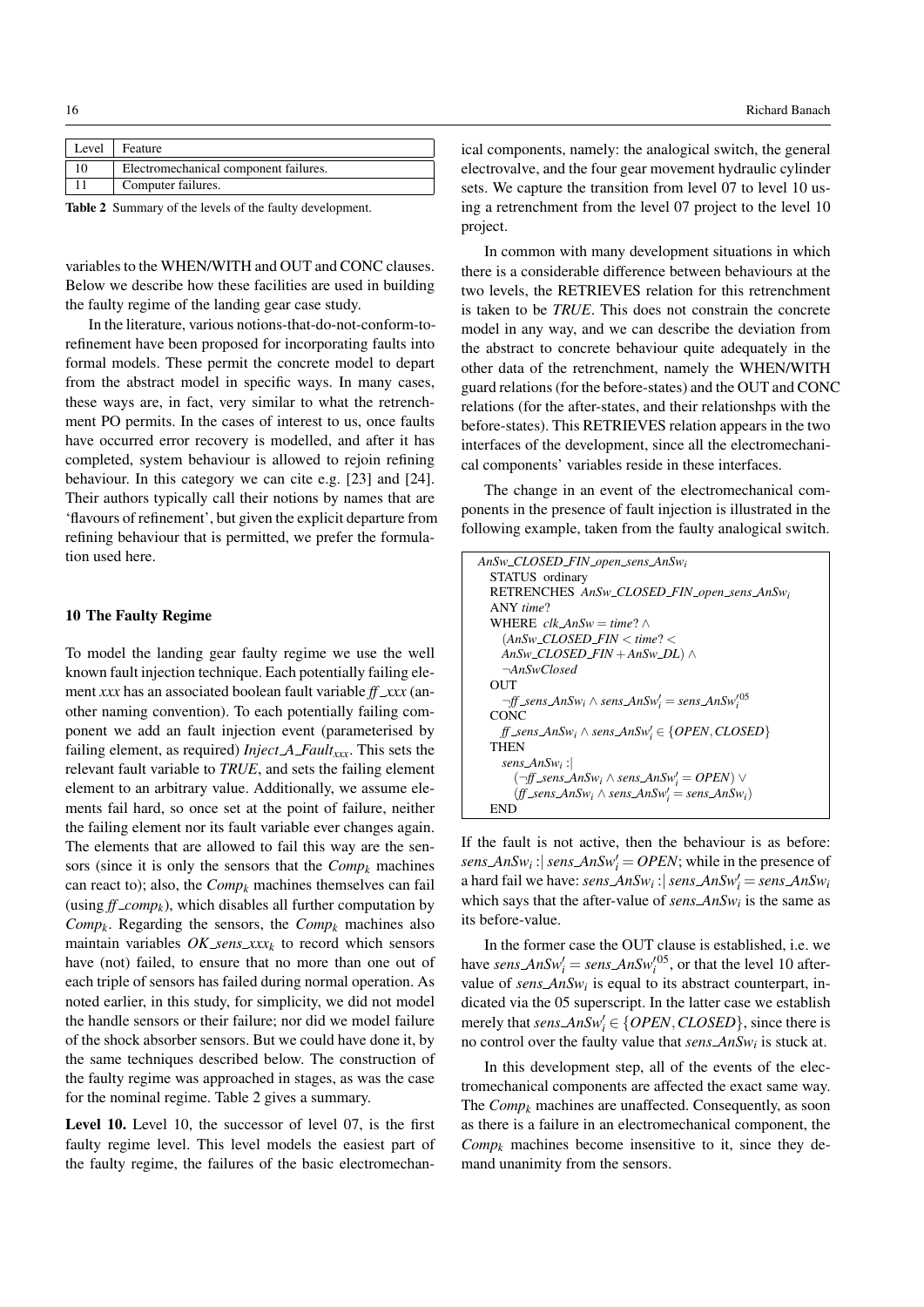Note how the separation of concerns made explicit by having many different machines in this development is very beneficial in dividing and conquering the complexities of the faulty regime. Thus we could focus on the failures of the electromechanical subsystem first, without needing to involve the computers. The fact that we are using retrenchment is helpful in not needing to define *all* the behaviours relevant to a specific failure scenario in one go (as would need to be the case if we attempted this via refinement).

**Level 11.** The failure behaviour of the  $Comp_k$  machines is tackled at level 11. Referring to level 07 (which contains the final nominal  $Comp_k$  machine), a typical  $Comp_k$  event either reacts to a handle movement, or stimulates (or reacts to) some activity in the electromechanical system, or manipulates the lights. There are no other cases.

It is easy to integrate faulty behaviour into the handle movement events. We assume the handle doesn't fail, so the  $Comp_k$  machines receive these events reliably. Whether anything happens depends on the state of the *Comp<sup>k</sup>* machines themselves. Hard fails of the *Comp<sup>k</sup>* machines are modelled using the  $ff\_comp_k$  variables, whereas failures detected in the electromechanical components which are not to be compensated are recorded using the variables *anomalyk*. All events thus include the term  $\neg(f\_{comp_k} \lor anomaly_k)$  in their guards. (Also, at the start of any sequence of activity, the landing gear shock absorber sensors are checked to indicate that the aircraft is in the *AIR*.) Therefore, for the handle movement events, the inclusion of the additional guards is sufficient. Also, for the events that signal the pilot by manipulating the lights, inclusion of these additional guards is enough, since we assume that cockpit functionality never fails.

The movement events are trickier. Under nominal operation, initiation of a movement is done when *clk Handle<sup>k</sup>* reaches a suitable value (conditional on other variables, and on the relevant sensors being unanimous about a cylinder's condition) — termination is triggered by the last relevant sensor indicating success. In the faulty regime, two out of three trustworthy sensors indicating success is sufficient. But the first two trustworthy sensors will always indicate success regardless the behaviour of the last one, so the events for the '2*of* 3 *OK*' cases must be fired on a timeout, to give the last sensor time to respond. Additionally, the movement events are already split into *NORMAL* and *INTERRUPTED* cases since their behaviour needs to differ depending on whether a previous sequence has been interrupted by a fresh handle event before completion. Addition of faulty behaviour thus generates a four way split. But this only covers the cases compatible with eventually acceptable behaviour. There remain cases for each movement event which are not to be compensated, when at least two sensors out of three are misbehaving. So there must be *Anomaly xxx* events at level 11 that catch these cases and set the  $anomaly_k$  variable and unset *normal mode*, and this last case covers the transmutation of the nominal regime into the faulty regime.

Here is an *Anomaly\_xxx* example (for gear retracting). The test is that at least two sensors are not registering correctly *and* the timeout has expired. The latter means that at least two sensors on the same device failed somewhere. Otherwise a '2*of* 3\_*OK*' case would have succeeded.

*Anomaly GearRetract End S* STATUS ordinary WHEN  $\neg(f \text{\_comp}_k \lor \text{anomaly}_k) \land$  $clk$   $H$ *andle<sub>k</sub>* = *GearRetract*  $\mathcal{L}$ *End*  $\mathcal{L}$ *TIME* ∧  $(\exists (X,i) \neq (Y,j))$  $sens_GearsRetracted_{X,i} = FALSE \wedge$ *sens GearsRetractedY*,*<sup>j</sup>* = *FALSE*) **THEN** *anomaly<sup>k</sup>* := *TRUE normal mode* := *FALSE* END

## 11 Fault Handling and the Tower Pattern

The series of refinements and retrenchments we have described is a good example of the *Tower Pattern* [11]. This envisages a world of system models spread over a two dimensional surface. Different models that lie on the same vertical line are assumed to be related by (a suitable notion of) refinement, and different models that lie on the same horizontal line are assumed to be related by retrenchment. In this scheme, the trajectory we have taken in our development is shown in the solid line of Fig. 6. The earliest model, level 00, is at the top left, and it is refined through seven refinement layers to level 07 to complete the nominal development.<sup>14</sup> Then we embark on retrenchments towards the right to get the faulty regime at level 11 in the bottom right corner. The theorems of [11] guarantee that there are system models (consistent with the development) at all the grid points of the rectangle generated by the downward and rightward trajectories. With this picture, we can additionally do the following: from the bottom right corner we can undo the various levels of refinement (in an essentially automatic way according to the theorems of [11]) to get an ultimate abstraction of the faulty regime model at a level corresponding to level 00. Since the refinements were all based on the aggregation of design detail, the corresponding abstractions will all be based on the forgetting of that detail in the faulty context. The end result will therefore be a level 00 analogue of the level 11 machine *Level* 11 *PilotFaulty*. The only serious difference from the level 00 machine is the inclusion of the red light, as befits a faulty retrenchment of it.<sup>15</sup>

We are not done yet though. The case study description in [17] lists a collection of requirements in its final section.

<sup>&</sup>lt;sup>14</sup> Fig. 6 shows four layers instead of seven.

<sup>&</sup>lt;sup>15</sup> Because of the simplicity of these two models, this retrenchment is a degenerate one, which defaults to a refinement.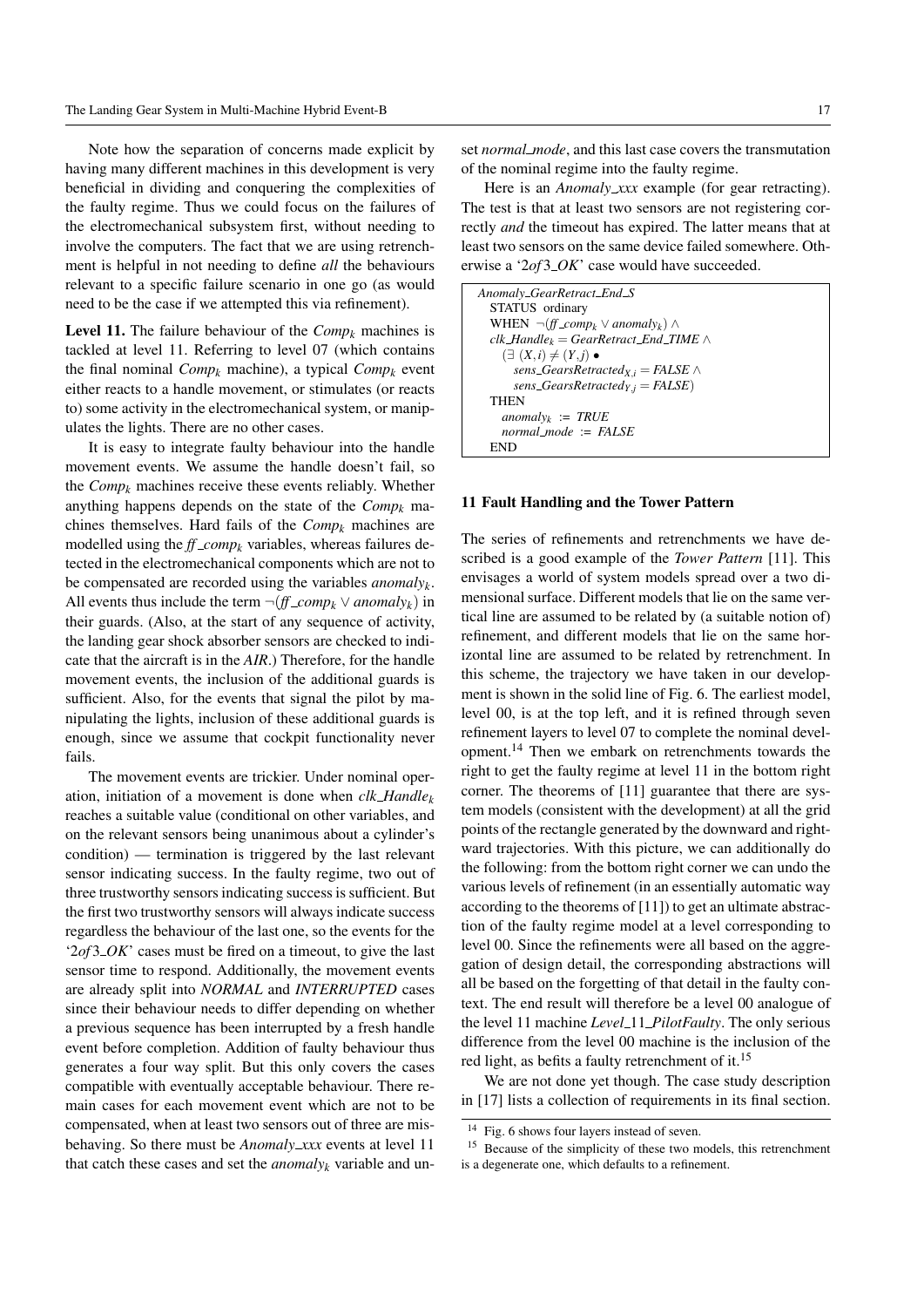

Fig. 6 The Tower Pattern, schematically illustrating the landing gear development. The nominal development, performed via series of descending vertical refinement steps appears on the left. Retrenchment steps, shown horizontally, construct the faulty regime in two stages, arriving at the Level 11 system at the bottom right.

The opportunity was taken to take these on board verbatim, within the multi-machine Hybrid Event-B methodology. The methodology permits the PROJECT file to contain a GLOBINVS declaration indicating a file of global invariants. These are supposed to be provable from the contents of all the interfaces in the project.

In [17] the requirements we have in mind were a mixture of kinds. Some of them were obviously expressible as state invariants, while others were much more like liveness constraints. While the latter might present problems for a purely discrete methodology without explicit liveness facilities, the presence of real time in Hybrid Event-B and of deadlines in the requirements, permitted the the translation of these into time sensitive invariants,<sup>16</sup> thus falling within the remit of the basic Hybrid Event-B methodology. These translated requirements all appear in the global invariants construct *Level* 11 *LandingGearSystem GI*. The conventions that are demanded for global invariants insist that they be derivable from the interfaces in the project, so in order that all of the variables needed by the global invariants were correctly declared, a number of the variables needed by the *Comp<sup>k</sup>* machines were moved into a new interface created at level 11 specially for the purpose: *Level* 11 *Cockpit IF Faulty*. This interface could also serve a wider objective, if modelling of the cockpit display were to be included in the development.

One further job was done at level 11. Whereas in previous development steps, the text highlighted only the changed parts (e.g. newly refined events), abbreviating unchanged parts using ellipses for example, and copying unchanged components verbatim in their most recently updated form, at level 11, all these missing details have been filled in. This includes filling in all the details of the default pliant events that interleave the mode events in the majority of the machines. Where the modelling metaphor involved the use of pliant variables for signals that needed to change instantaneously in synchronised mode events, their constancy outside of these mode events is demanded by using the CONST modality [4] in the relevant COMPLY clause of the default pliant event.

We are still not done yet though. The integration of the nominal and faulty regimes into one unified development encourages further cross-checking, beyond the global invariants just discussed, as follows. During the nominal development, as successive components are introduced, it is tempting to write additional, and quite strong invariants, knowing that these hold in the nominal regime. In fact this was done during the development of the analogical switch and general electrovalve and similar components, and the additional invariants can be seen in the relevant interfaces (especially in *Central IF*). In the faulty regime, these invariants no longer hold, and this fact necessitates the retrenchment of the *Central IF* and *HydraulicCylinders EV IF* interfaces to their level 10/11 versions, *Central IF Faulty* and *HydraulicCylinders EV IF Faulty*. But as long as no fault has been activated, these stronger invariants will hold in a run of the system. This suggests using the *Tower Pattern* development architecture to close the verification loop in the following way.

It would be quite feasible to mechanise a process, to be applied to the faulty system as follows: (a) delete/disable all fault injection events from the development; (b) unify each interface's nominal and faulty versions and include the resulting interface in the development;<sup>17</sup> (c) then reverify everything. Particularly with a variable naming convention like the one we have used in this development, in which the same names are used at successive levels, by doing the preceding, the stronger invariants are made to apply within the faulty regime, and they will be expected to hold, since the faulty behaviour has been rendered unreachable.<sup>18</sup> In a realistic version of this process, the above steps would most likely need to be strengthened by additional invariants expressing the absence of faults, since their unreachability would be implicit from the point of view of an individual event, whose guard might still be sensitive to the possibility of faults.

# 12 The Time-Triggered Loop

A practical implementation of a system like the present one will ultimately culminate in a time-triggered loop implementation. That is to say, the computing systems will have a

<sup>16</sup> Above, we said that invariants had to be true *at all times*. There is no contradiction. Time sensitive invariants that are always true can be written in the form *condition on time or on clocks*  $\Rightarrow$  *property of variables*.

<sup>&</sup>lt;sup>17</sup> While the nominal version contains the stronger invariants, the faulty version contains the references to the abstract variable names, so both are needed. Furthermore, they are compatible, since the retrenchment step just removes the former and adds the latter.

<sup>18</sup> With different naming conventions, more/different refactoring might be needed to achieve this overall effect.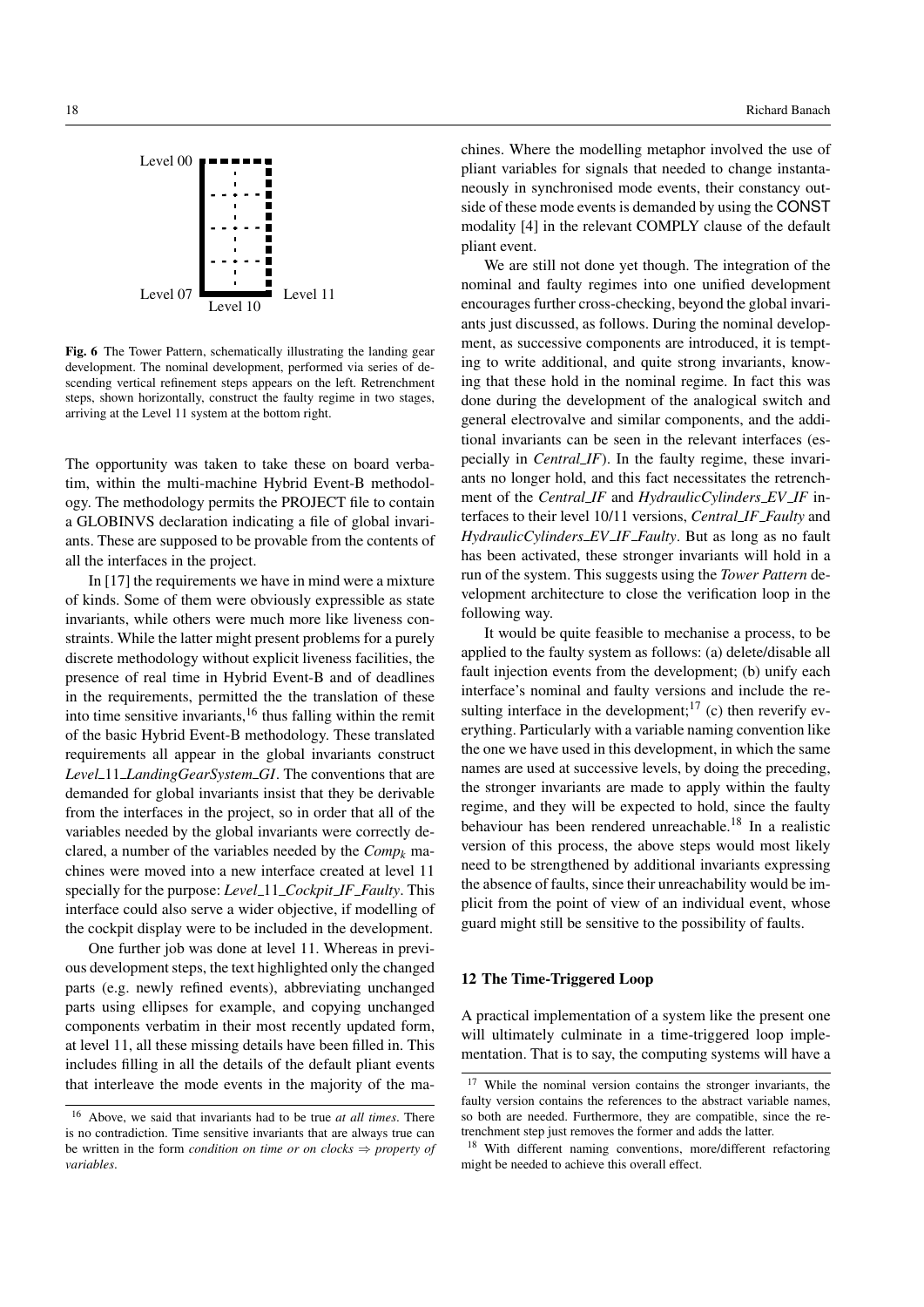timer interrupt, which will regularly wake them at a predetermined frequency, and upon being woken, the timer value, the internal state, and the sensors will all be examined to determine what, if anything, needs to happen.

In principle, the events of the level 11 system are finegrained enough that we would want to see them directly implemented in the time-triggered loop system. Two issues immediately emerge. The first is relatively trivial, and concerns the observation that that the time-triggered implementation is typically a sequential program, so that some reconfiguring of the event descriptions may be required to fit this paradigm better, in particular when the events of our 'ideal' event system occur sufficiently close in time that they have to be accommodated in the same polling routine. We regard this as a relatively minor refactoring issue. The second concerns the fact that, in a time-triggered loop, events are not executed at exactly the time that the level 11 system would execute them.<sup>19</sup> It is the job of this section to explore this.

One rather simple approach is to assume that all events happen at some exact multiple of the sampling period. Provided the sampling period is short enough, this is often good enough from an engineering viewpoint. Then, the behaviour of the implementation is just a subset the behaviours permitted by the abstract model, and the latter can simply be viewed as an over-generous safety property. Consequently, the relationship between abstract and implementation models becomes a straightforward refinement, based on an identity retrieve relation (and on the predictability of linearly evolving behaviours for those parts of the system expressed in continuous terms).

However, in reality, events will *not* all happen at a multiple of the sampling period, and those assumptions will not hold. The consequence of this is that the abstract model becomes, not a safety property, but a requirement, and the implementation must address all of the behaviours it permits.

Several observations now follow. The first is that only the computing systems are modified by the time-triggered implementation. The electromechanical components continue to behave as before. The second is that because we model handle stimuli via events synchronised with the computers (and not via sensors), we are forced to restrict handle events to occur at exact multiples of the sampling period.<sup>20</sup> The

third is that regarding the electromechanical components, when they are stimulated they behave just as they did before, so no modelling change is needed there. The fourth is that when the electromechanical components attempt to stimulate the computer(s), the computer(s) can only react at predetermined times, so that the synchrony of the relevant events in our detailed modelling would need to be broken, a delay between a stimulus and its processing would need to be introduced, and the consequences of that delay would need to be captured in the formal relationship between abstract and concrete systems. In summary, a system run would now be broken up into some events in which the computer(s) stimulated the electromechanical components, where the timing would be as before, and other events in which the electromechanical components stimulated the computer(s), but where the reaction would be delayed by up to a sampling period.

One popular way of accommodating this kind of disparity in behaviours between abstract and concrete models is the *retiming* technique [16, 28, 20]. In this, the concrete model is given a more elastic notion of time, so that despite the asynchronies caused by time-triggering, corresponding events in the two models nevertheless occur 'at the same time' — time is 'wiggled a bit' in the jargon of [20]. Of course, a lot of detailed inequalities have to be proved, so that one can be sure that unrelated events do not collide with one another, or get put out of temporal or causal order.

In general, the present author is disinclined towards the retiming approach. A time like *3 o'clock* should refer to the same moment in all models in an engineering development. Otherwise there is a risk of confusion between developers at the requirements level. In fact the Hybrid Event-B formalism explicitly forbids retiming, by insisting that time progresses in exactly the same way in all models of a development chain. Of course, this viewpoint does not make the need for the complicated, detailed facts necessitated by the retiming approach, go away. Rather, a better place for them would be a more complex refinement retrieve relation, supplemented where needed by suitable retrenchment data.

If we apply this perspective to our development, we identify two different regimes. In the first, the relationship between the level 11 and time-triggered systems is a retrieve relation identity. This applies any time the computing systems can be said to 'have the initiative'. This covers the handle events (because, as we said above, handle events are synchronised with the computing systems), and those events in which the computing systems issue commands to the electromechanical components. In the other, the electromechanical components' sensors feed back to the computing systems, with the attendant delays before response.

<sup>&</sup>lt;sup>19</sup> This is based on the assumption that the specifications of these events remain as in the level 11 system, but that the times at which they occur changes — this also being connected with the issue of whether the polling frequency is high enough.

<sup>&</sup>lt;sup>20</sup> As a digression, suppose we modelled handle events via sensors. Then, putting aside practicability considerations, in theory, there could be an arbitrary number of handle events within a single sampling period. But only the parity of this number would count. If there were an even number of events, the situation seen by the computer(s) at the end of the sampling period would be the same as before, and the preceding activity would continue undisturbed. If there were an odd number of events, it would be the same as a single handle event, and a new gear movement activity would be started, or the orientation of the previously

ongoing one would be reversed. Interesting effects might occur if, due to asynchrony, one computer detected an even number of events and the other computer detected an odd number of events.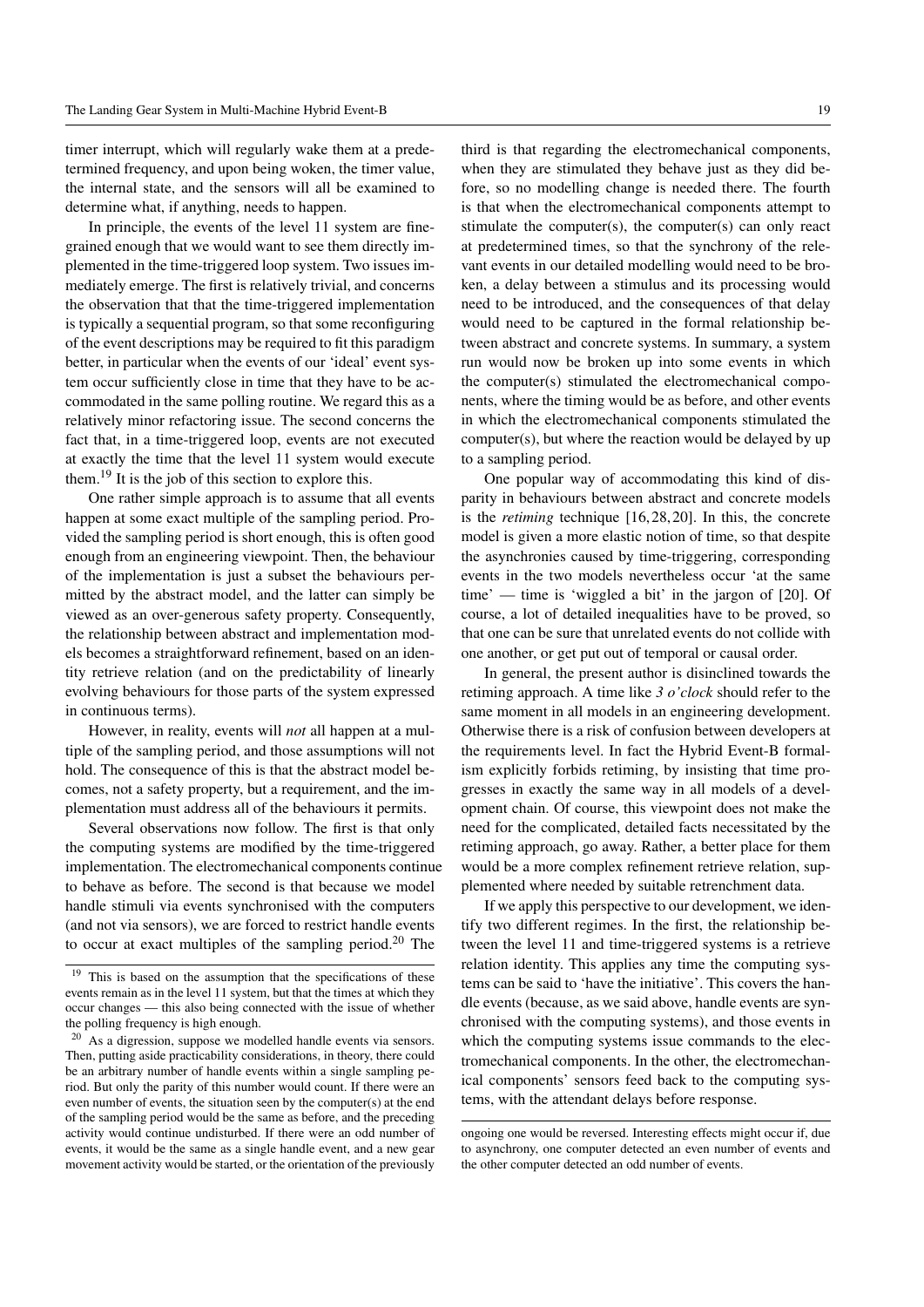In the first regime, a retrieve relation that consists of clauses such as:

condition on time and state variables  
\n
$$
\Rightarrow var^{11} = var^{t-t}
$$
\n(3)

captures what we have been saying above. In this, the 11 and *t-t* superscripts refer to the level 11 and time-triggered versions of the model variable *var*, and we need a conjunction of such terms to make the relationship between level 11 and the time-triggered system precise.

In the second regime, a retrieve relation that contains many clauses such as:

condition on time and state variables  
\n
$$
\Rightarrow \frac{(-\text{exp}^{11}([t/\Delta]))}{var^{11}([t/\Delta]))} = var^{t-t}(t)
$$
\n(4)

is needed. This says that at any time *t*, if the relevant conditions on the time and on various state variables are satisfied, then the value of the time-triggered variable *vart-t* will equal the value of the level 11 variable  $var^{11}$ , at a time that corresponds to the last sample time  $|t/\Delta|$ , where  $\Delta$  is the sampling interval. The optional overrightarrow selects, on a case by case basis, whether it is the actual value at  $\frac{t}{\Delta}$ itself that is required, or its left limit.

Clauses like (4) cover variables for which the behaviour is piecewise constant, only. In our case study we also have linearly increasing behaviours (for the general electrovalve). For that, the right hand side of (4) must be replaced by a relation between the actual and time-delayed values, according to the relevant rate of change. And that is not all. The linear behaviour of the general electrovalve gets cut off at the lowest and highest values, where it remains constant, till the opposite behaviour is required by the analogical switch. This requires clauses that instead of (4), describe the end effects of these periods of linear behaviour.

If enough effort were invested in identifying all the relevant cases, then a refinement could be proved between level 11 and the time-triggered system. This would depend on a collection of axioms that enforced relationships between the various durations occurring in our development that ensured that the different cases just discussed did not 'crash into each other', ruining the refinement. A less exacting collection of axioms might only enable a retrenchment to be proved, rather than a refinement, and a collection of even weaker axioms might not even permit that. Note that in all cases, there may be many complexities arising from the need to ensure that for each variable, there was always at least one clause in the retrieve relation that enforced the needed relationship between the two models.

What we have discussed is already complicated, and this was for a situation where piecewise constant behaviours predominated. Life gets even more complex when we contemplate situations in which sensors and actuators send values

that can vary in more complex and unpredictable ways. The effects of these low level issues can have a major impact on the stability and predictability of the behaviour of cyberphyisical systems.

#### 13 Review, Modelling Patterns, Lessons, Issues

In the last few sections, we have overviewed the landing gear case study, redone since the *Conf* treatment in the by now more fully developed multi-machine Hybrid Event-B formalism of [10]. The final system in the series of development steps was the level 11 system, taking into account that we did not write out the time triggered system in full. In the level 11 system documentation, we took the additional trouble to write out *all* the details, in contrast to previous levels, where we concentrated on writing out the changed parts of components while abbreviating unchanged parts, and simply copied unchanged components from the preceding level.

As the development progressed, and it became clear that certain techniques worked well to address certain modelling challenges, the amount of work per step increased. While this can be convenient for human comprehension of the development process, it can be the enemy of automatic verification, where small steps tend to be much more digestible for machines.

In order to exercise the architectural capabilities of multimachine Hybrid Event-B, we placed each identifiable component in its own machine. This represents one kind of expressivity extreme — each machine was a simple as it could be, but it increased the challenge of keeping all these machines properly related, while striving to maximise independent working. At the opposite end of the expressivity spectrum lies the possibility of putting each computer into a machine, and putting all the physical components into another. Conceptually, this would be feasible for the following reason. Each physical component is designed to have self contained physical behaviour. Thus, if its pliant behaviour were to be captured by a single, universally enabled pliant event (covering all the different behaviours that it might be required to exhibit in a given application), then all of these pliant events would be independent, and would thus be capable of being conjoined into a single pliant event.

To illustrate this, suppose the state of apparatus *A* was described by pliant variable *xA*, and its behaviour was specified via the ODE  $\mathcal{D}x_A = \phi_A(x_A \dots)$ . Likewise suppose apparatus *B* had state  $x_B$ , and behaviour given via the ODE  $\mathcal{D}x_B = \phi_B(x_B \dots)$ . We assume that apparatus *A* and apparatus *B* are independent, so, since engineering in general is described using *local realistic* theories, φ*<sup>A</sup>* will not depend on  $x_B$  and  $\phi_B$  will not depend on  $x_A$ . In such a case, we can put ODE  $\mathcal{D}x_A = \ldots$  in a machine for apparatus *A* and ODE  $Dx_B = \ldots$  in a machine for apparatus *B*.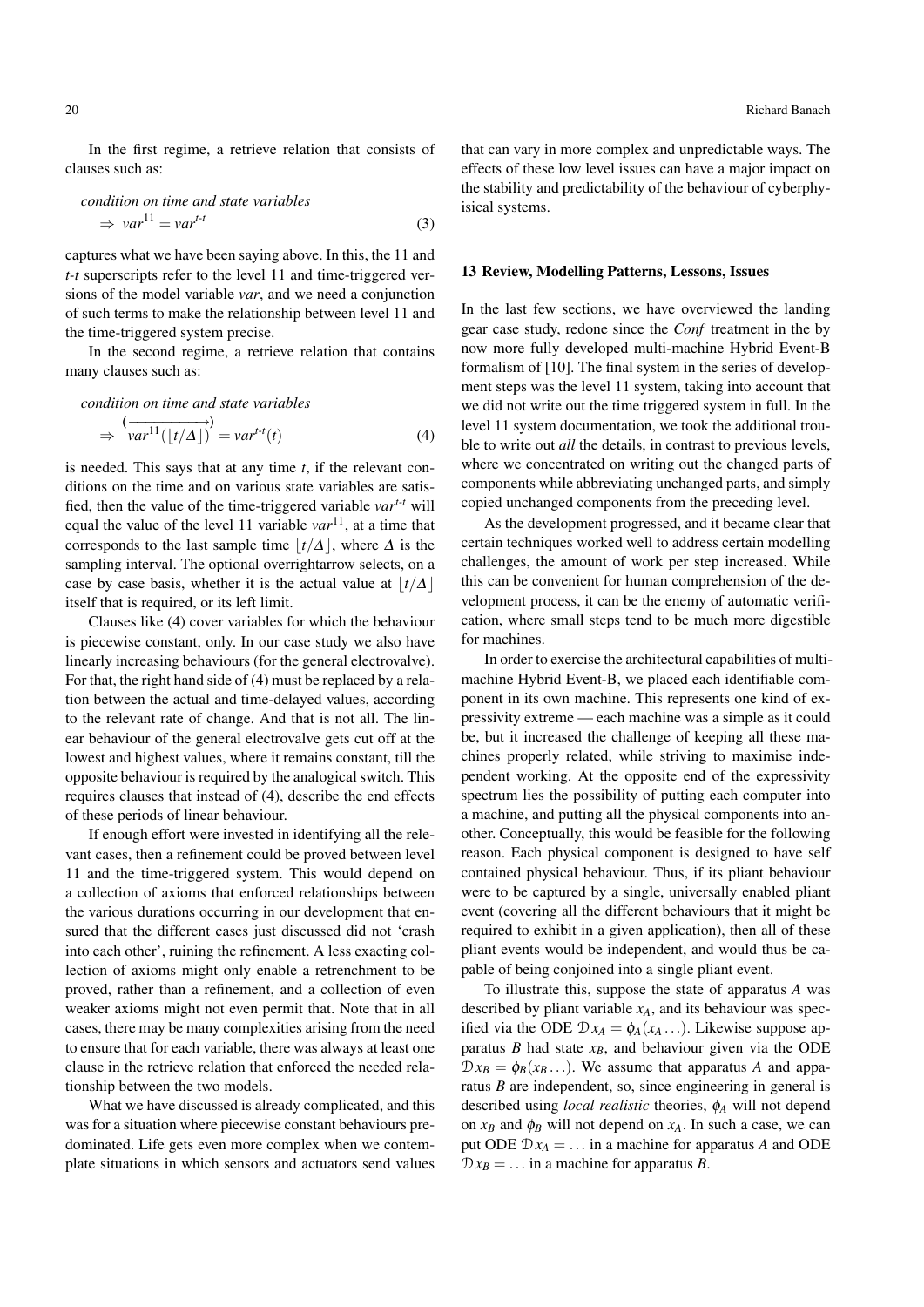But equally easily, we could construct one big machine for both apparatus *A* and apparatus *B*, and describe the joint pliant behaviour via the vector ODE:

$$
\begin{bmatrix} \mathcal{D} x_A \\ \mathcal{D} x_B \end{bmatrix} = \begin{bmatrix} \phi_B(x_A \dots) \\ \phi_B(x_B \dots) \end{bmatrix}
$$

In fact, semantically, there is no difference. The semantics for the multiple machine formulation is (behind the scenes) formulated in a global manner, even if the syntactic appearance is partitioned into multiple machines for the convenience of designers. So a conjoined description is perfectly feasible.

Beyond this, we furthermore note that the mode events belonging to all the different physical components could also coexist in the same machine, easily enough. We saw some of the consequences of this in our discussion of the analogical switch above, where we stressed the consequences for automated verification.

# 13.1 Modelling Patterns

In our step by step development, we identified a set of useful modelling patterns that appeared widely applicable. We summarise these now.

- P1 The organisation of a development according to the hypergraph architecture proved to be a major advantage in terms of structural clarity. It permitted many complex invariants to be easily expressed. This gives the concept very wide applicability. The notions of type II invariants, and of global invariants in a project, supplements this by making different types of cross-cutting invariant available.
- **P2** The pattern ( $\Sigma$ *j* no. of actors in  $(DL_j / stage_j)$ ) for variants that track progress through, and ensure termination of, some sub-procedure is very general and ought to be more widely known.
- P3 Using a component's clock as an adjunct to its state machine proved to be *extremely* convenient in overcoming the complexities inherent in achieving a safe and transparent design, when safety-sensitive activities with extended duration needed to overlap due to too close proximity of external stimuli. Modelling mechanical safety delays using pure state machine techniques would have made the state machines much more cumbersome, and, importantly, made the design much more opaque. Simply adjusting the clock to allow a safety margin of time to elapse before the next required action proved to be an elegant solution.
- P4 In Hybrid Event-B, stimulus and response normally need to be separated temporally. A useful general purpose pattern for modelling this has the stimulus event synchronised with starting a clock in the response event's ma-

chine. This allows the response event itself to be triggered by a timeout or the entry into a time period. This kind of modelling permits many different kinds of cooperation to be expressed.

- P5 The introduction of faults in a principled way, starting bottom-up from faults in the lowest level components, and using retrenchment to step back from nominal behavour in a stepwise manner, proved to be a useful organisational technique for mastering the the complexity of faulty system behaviour.
- P6 Once faults had been incorporated as in P5, the check back to nominal behaviour when faults were disabled via the retrenchment architecture, offered the possibility of useful additional confirmation of correct design.

#### 13.2 Issues and Questions

As well as these positive outcomes of the exercise, detailed examination of the issues thrown up by the case study revealed a number of areas for further development of the Hybrid Event-B framework itself. Among these we can give the following.

- Q1 In contexts in which there is significant use of replicated components, such as the present one, the availability of expressive and flexible indexing techniques for defining collections of such components is important for expressivity and succinctness. In the present development this was addressed by meta level indexing, but it would be needed in the formal framework in a mature formalism.
- Q2 In contexts in which there is significant possibility of component failure, the rather hardwired synchronisation mechanisms in the present framework can prove inadequate. An example of this occurs when we expect a synchronisation under nominal conditions and yet accept a partial version if one of the machines has failed. It is fairly clear that the present development has not fully taken on board all the requirements that arise in this context, for example when synchronisation is only needed when the *last* of a set of components that behave asynchronously has responded.
- Q3 A possible contribution to Q2 is to allow events to have more than one name, e.g. *EvName*1 ALSO *EvName*2 ALSO *EvName*3 STATUS ... etc. Then, the different names of the same event body could appear in different synchronisation schemes. This, by itself, is not enough though.
- Q4 The present development used state variables exclusively. It neglected the possibilities made available by using the I/O semantics of synchronised events. This may lead to certain advantages, and is a possibility that should be explored.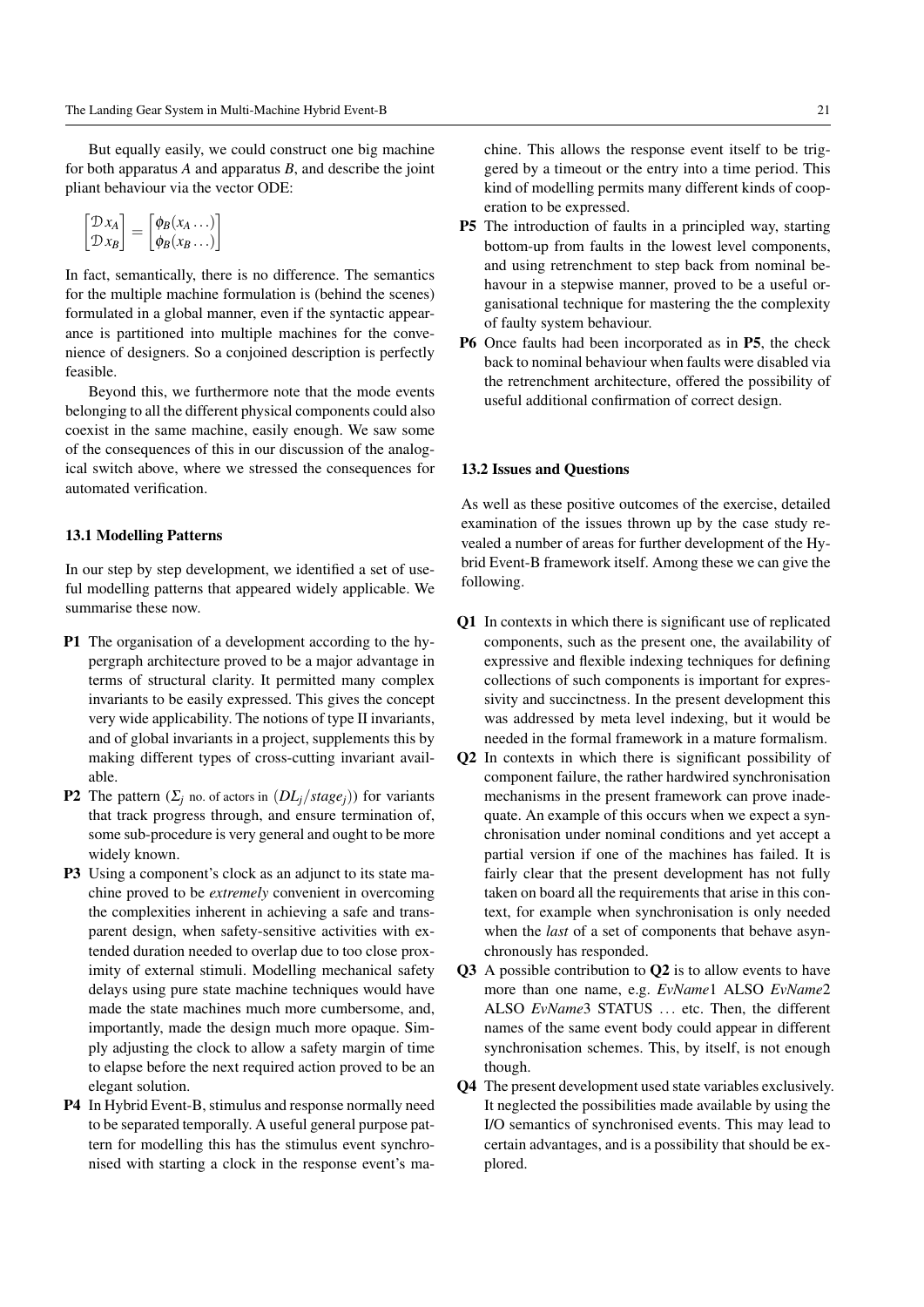- Q5 The use of clocks as part of the state machine (P3) is very convenient but embodies assumptions that only certain things happen within particular time ranges. Different tradeoffs between this approach and using more detailed state machines should be explored, and their pros and cons should be understood.<sup>21</sup>
- Q6 Although type II invariants were available if needed, the hypergraph architecture rendered them unnecessary in this development. Is this a general truth or just a fortunate property of the present case study? In the opposite direction, is there a requirement for even more general, or more complex, cross-cutting invariant patterns in other problem domains?
- Q7 Are there ways of further integrating the modelling of nominal and faulty behaviours, beyond what has been suggested by the disabling-of-faults technique?
- Q8 The most appropriate handling of the implementation of complex event based systems in terms of time-triggered systems raises many questions. Although the essential mathematical challenges are not novel, the most appropriate way of packaging the important elements so that they can be deployed with the least risk, and maximum engineering benefit, remains as a non-trivial challenge for the future. The simple predominantly piecewise constant behaviours of the present development already generate a number of complex detailed cases, and these do not even touch on the additional frequency domain questions that arise when sensors and actuators have to deal with rapidly varying signals. Reconciling the established frequency domain techniques with state based refinement frameworks remains as a significant open question for future research.
- Q9 Of course, doing an exercise like the present one by hand is *really* tricky — playing the role of a human IDE is extremely error prone. Almost every re-reading of some fragment of the development revealed another bug (although typically (and reassuringly), the overwhelming majority of such bugs were of a kind that would easily be picked up mechanically by surface syntactic checking). Proper machine support is obviously vital when doing such a development in a serious way.

We regard the above questions as outcomes of this study that are just as valuable as the positive results of the modelling exercise itself.

## 14 Conclusions

This paper has described the development of the landing gear case study in the multi-machine Hybrid Event-B framework, as it is defined in [10]. We deliberately approached the development in a way that would put the formalism under the maximum stress, so as to identify what worked well, and what issues connected with the formalism might warrant further investigation. We surveyed the resulting good and bad points in the previous section.

In the earlier part of the work, in the nominal development where it was legitimate to rely on the perfect working of all the components, it was easy to specify the required behaviour in a very tightly controlled way. In the B-Method generally, this shows itself as the opportunity to write many precise invariants concerning the behaviour. However, when the faulty regime is contemplated, the vast majority of these stronger properties no longer hold, so the intriguing question arises as to how one can combine the two worlds in a way that might be most beneficial for the final delivered system. One of the opportunities offered by this case study was the chance to examine this question in a context that was relatively convincing regarding the complexities of a real application.

On this point, the author utilised his established work on retrenchment to try to reconcile the two worlds. Especially in the light of the convenient naming convention used in this development, it proved possible to reintroduce the stronger nominal invariants into a version of the faulty regime which had the fault injection mechanism switched off. A practical version of this might well necessitate the inclusion of additional axioms/invariants expressing the non-occurrence of faults, to facilitate the verification process.

To summarise, the landing gear case study has proved to be an excellent vehicle for significantly exercising the Hybrid Event-B framework. Since it was conceived independently of the framework, it does not fall into the trap of only including modelling issues anticipated to be convenient for the formalism, as a case study conceived by the framework's designers might have done, even despite their best efforts. All this bodes well for the development of tool support for the framework.

#### References

- 1. Akers, A., Gassman, M., Smith, R.: Hydraulic Power System Analysis. CRC Press (2010)
- 2. Banach, R.: Retrenchment for Event-B: UseCase-wise Development and Rodin Integration. Form. Asp. Comp. 23, 113–131 (2011)
- 3. Banach, R.: Landing Gear System Case Study in Hybrid Event-B Web Site (2013). http://www.cs.man.ac.uk/-banach/ some.pubs/ABZ2014LandingGearCaseStudy/LandingGear CaseStudy.html

<sup>21</sup> As an explicit example, consider that in the level 11 model, the *anomaly<sub>k</sub>* cases were called on (in principle) quite short timeouts, in order not to allow *clk Handle<sup>k</sup>* to overrun into the next nominal event. More finegrained state modelling (as noted earlier) could obviously avoid this problem if knowledge of equipment behaviour justified waiting longer, in case some physical component responded rather late.